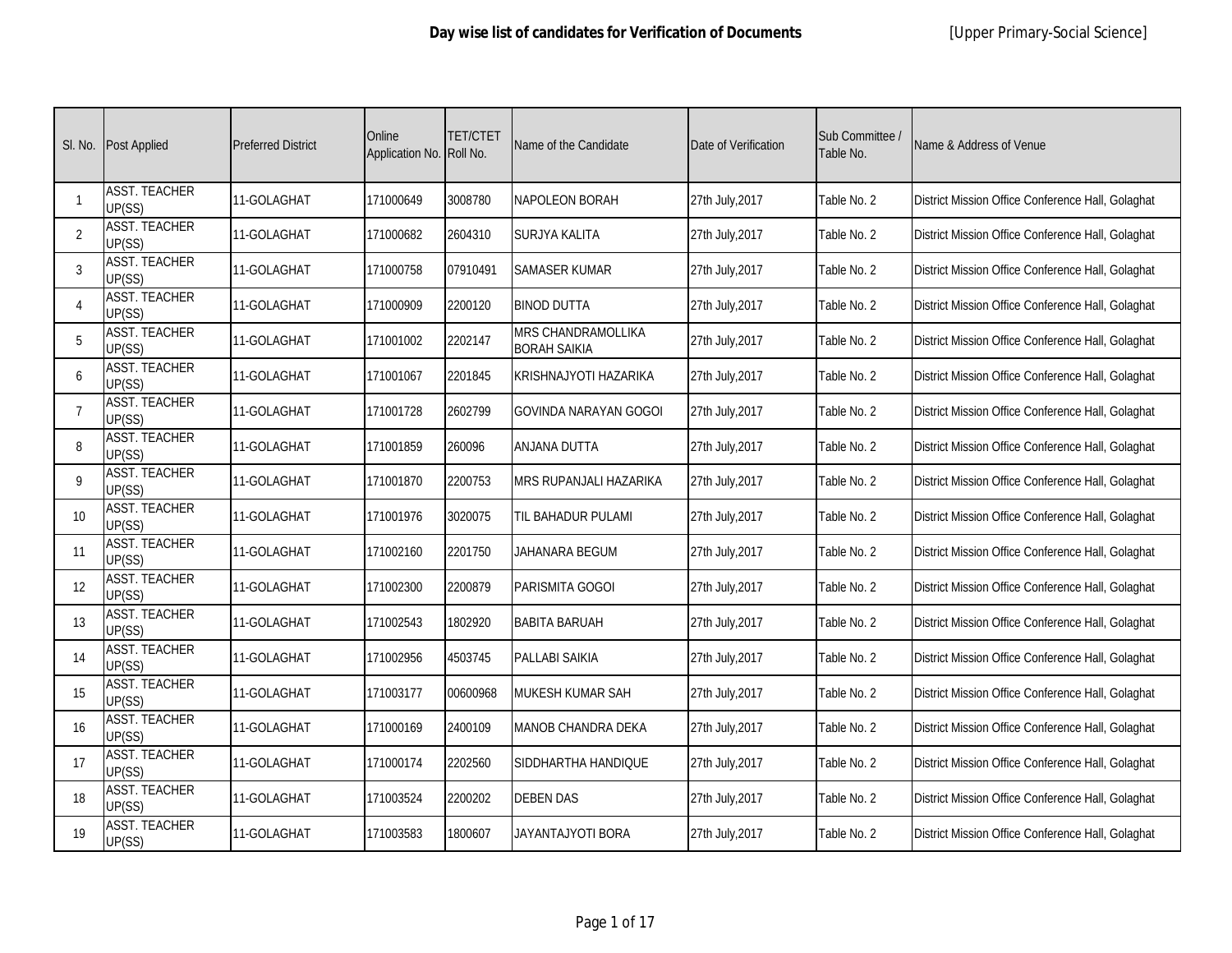| SI. No. | <b>Post Applied</b>            | <b>Preferred District</b> | Online<br>Application No. Roll No. | TET/CTET | Name of the Candidate              | Date of Verification | Sub Committee /<br>Table No. | Name & Address of Venue                           |
|---------|--------------------------------|---------------------------|------------------------------------|----------|------------------------------------|----------------------|------------------------------|---------------------------------------------------|
| 20      | <b>ASST. TEACHER</b><br>UP(SS) | 11-GOLAGHAT               | 171003659                          | 2200454  | LIPIKA GOGOI BORUAH                | 27th July, 2017      | Table No. 2                  | District Mission Office Conference Hall, Golaghat |
| 21      | <b>ASST. TEACHER</b><br>UP(SS) | 11-GOLAGHAT               | 171003744                          | 2200456  | LOKENDRA SAIKIA                    | 27th July, 2017      | Table No. 2                  | District Mission Office Conference Hall, Golaghat |
| 22      | <b>ASST. TEACHER</b><br>UP(SS) | 11-GOLAGHAT               | 171003781                          | 2200576  | MISS MODHUSMITA DEVI               | 27th July, 2017      | Table No. 2                  | District Mission Office Conference Hall, Golaghat |
| 23      | <b>ASST. TEACHER</b><br>UP(SS) | 11-GOLAGHAT               | 171003917                          | 2200885  | <b>PARUL SAIKIA</b>                | 27th July, 2017      | Table No. 2                  | District Mission Office Conference Hall, Golaghat |
| 24      | <b>ASST. TEACHER</b><br>UP(SS) | 11-GOLAGHAT               | 171003986                          | 2200744  | <b>NITUMONI PEGU</b>               | 27th July, 2017      | Table No. 2                  | District Mission Office Conference Hall, Golaghat |
| 25      | <b>ASST. TEACHER</b><br>UP(SS) | 11-GOLAGHAT               | 171004100                          | 2201353  | <b>BIJIT PHUKAN</b>                | 27th July, 2017      | Table No. 2                  | District Mission Office Conference Hall, Golaghat |
| 26      | <b>ASST. TEACHER</b><br>UP(SS) | 11-GOLAGHAT               | 171004196                          | 02101224 | VACHHANI PRAKASHKUMAR<br>RAMJIBHAI | 27th July, 2017      | Table No. 2                  | District Mission Office Conference Hall, Golaghat |
| 27      | <b>ASST. TEACHER</b><br>UP(SS) | 11-GOLAGHAT               | 171004325                          | 2601547  | PRONITA DEVI                       | 27th July, 2017      | Table No. 2                  | District Mission Office Conference Hall, Golaghat |
| 28      | <b>ASST. TEACHER</b><br>UP(SS) | 11-GOLAGHAT               | 171004433                          | 4800201  | DEEPAK UPADHYAYA                   | 27th July, 2017      | Table No. 2                  | District Mission Office Conference Hall, Golaghat |
| 29      | <b>ASST. TEACHER</b><br>UP(SS) | 11-GOLAGHAT               | 171004532                          | 2200575  | <b>MISS MITALI BORA</b>            | 27th July, 2017      | Table No. 2                  | District Mission Office Conference Hall, Golaghat |
| 30      | <b>ASST. TEACHER</b><br>UP(SS) | 11-GOLAGHAT               | 171004721                          | 2202418  | <b>RANJIT KONWAR</b>               | 27th July, 2017      | Table No. 2                  | District Mission Office Conference Hall, Golaghat |
| 31      | <b>ASST. TEACHER</b><br>UP(SS) | 11-GOLAGHAT               | 171004938                          | 2202115  | <b>MOUSUMI SAIKIA</b>              | 27th July, 2017      | Table No. 2                  | District Mission Office Conference Hall, Golaghat |
| 32      | <b>ASST. TEACHER</b><br>UP(SS) | 11-GOLAGHAT               | 171005049                          | 00501202 | DHARITREE DUTTA                    | 27th July, 2017      | Table No. 2                  | District Mission Office Conference Hall, Golaghat |
| 33      | <b>ASST. TEACHER</b><br>UP(SS) | 11-GOLAGHAT               | 171005090                          | 2200807  | NIBEDITA GOGOI                     | 27th July, 2017      | Table No. 2                  | District Mission Office Conference Hall, Golaghat |
| 34      | <b>ASST. TEACHER</b><br>UP(SS) | 11-GOLAGHAT               | 171005739                          | 00505914 | <b>DILIP SUBEDI</b>                | 27th July, 2017      | Table No. 2                  | District Mission Office Conference Hall, Golaghat |
| 35      | <b>ASST. TEACHER</b><br>UP(SS) | 11-GOLAGHAT               | 171006085                          | 2202179  | MRS MRINALI SAIKIA DUTTA           | 27th July, 2017      | Table No. 2                  | District Mission Office Conference Hall, Golaghat |
| 36      | <b>ASST. TEACHER</b><br>UP(SS) | 11-GOLAGHAT               | 171006117                          | 2600579  | JAYANTA MADHAB SAIKIA              | 27th July, 2017      | Table No. 2                  | District Mission Office Conference Hall, Golaghat |
| 37      | <b>ASST. TEACHER</b><br>UP(SS) | 11-GOLAGHAT               | 171006238                          | 2700785  | <b>MOUSUMI BORA</b>                | 27th July, 2017      | Table No. 2                  | District Mission Office Conference Hall, Golaghat |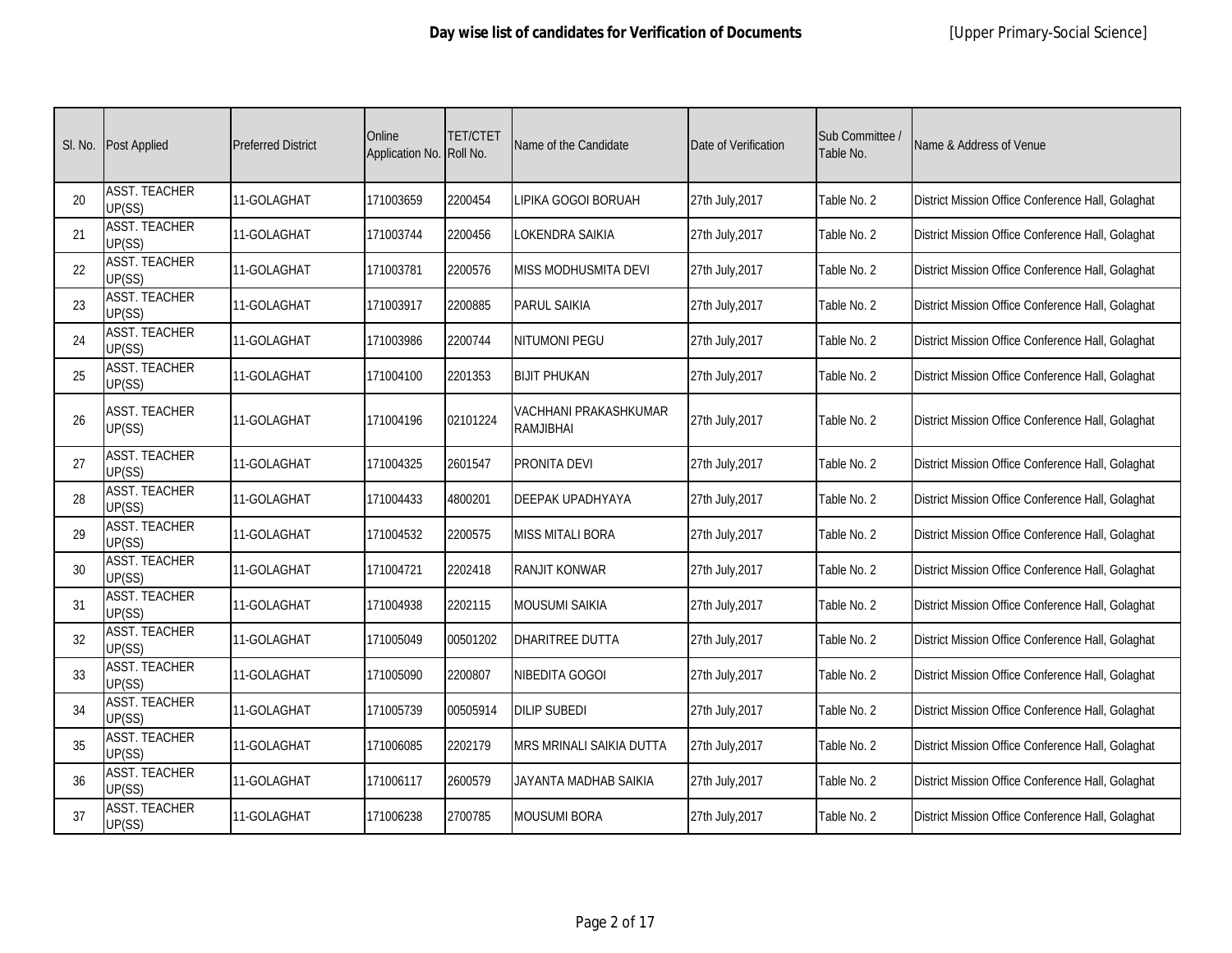|    | SI. No. Post Applied           | <b>Preferred District</b> | Online<br>Application No. Roll No. | <b>TET/CTET</b> | Name of the Candidate     | Date of Verification | Sub Committee /<br>Table No. | Name & Address of Venue                           |
|----|--------------------------------|---------------------------|------------------------------------|-----------------|---------------------------|----------------------|------------------------------|---------------------------------------------------|
| 38 | <b>ASST. TEACHER</b><br>UP(SS) | 11-GOLAGHAT               | 171006353                          | 2601019         | MODHU CHANDA BORTHAKUR    | 27th July, 2017      | Table No. 2                  | District Mission Office Conference Hall, Golaghat |
| 39 | <b>ASST. TEACHER</b><br>UP(SS) | 11-GOLAGHAT               | 171006373                          | 2200811         | NIJUMONI SAIKIA           | 27th July, 2017      | Table No. 2                  | District Mission Office Conference Hall, Golaghat |
| 40 | <b>ASST. TEACHER</b><br>UP(SS) | 11-GOLAGHAT               | 171006740                          | 2601579         | PUSPOLATA BORAH           | 27th July, 2017      | Table No. 2                  | District Mission Office Conference Hall, Golaghat |
| 41 | <b>ASST. TEACHER</b><br>UP(SS) | 11-GOLAGHAT               | 171006830                          | 2201001         | <b>RANI BURAGOHAIN</b>    | 27th July, 2017      | Table No. 2                  | District Mission Office Conference Hall, Golaghat |
| 42 | <b>ASST. TEACHER</b><br>UP(SS) | 11-GOLAGHAT               | 171006927                          | 3007035         | SRI DIBYAJYOTI BORA       | 27th July, 2017      | Table No. 2                  | District Mission Office Conference Hall, Golaghat |
| 43 | <b>ASST. TEACHER</b><br>UP(SS) | 11-GOLAGHAT               | 171007031                          | 2602730         | <b>DIPAMONI BORUAH</b>    | 27th July, 2017      | Table No. 2                  | District Mission Office Conference Hall, Golaghat |
| 44 | <b>ASST. TEACHER</b><br>UP(SS) | 11-GOLAGHAT               | 171007041                          | 2300131         | <b>LAKU BORA</b>          | 27th July, 2017      | Table No. 2                  | District Mission Office Conference Hall, Golaghat |
| 45 | <b>ASST. TEACHER</b><br>UP(SS) | 11-GOLAGHAT               | 171007204                          | 2200707         | <b>BINITA BORA PHUKON</b> | 27th July, 2017      | Table No. 2                  | District Mission Office Conference Hall, Golaghat |
| 46 | <b>ASST. TEACHER</b><br>UP(SS) | 11-GOLAGHAT               | 171007578                          | 2200243         | <b>DIPAMONI BORA</b>      | 27th July, 2017      | Table No. 2                  | District Mission Office Conference Hall, Golaghat |
| 47 | <b>ASST. TEACHER</b><br>UP(SS) | 11-GOLAGHAT               | 171007757                          | 2300432         | AROBINDA SAIKIA           | 27th July, 2017      | Table No. 2                  | District Mission Office Conference Hall, Golaghat |
| 48 | <b>ASST. TEACHER</b><br>UP(SS) | 11-GOLAGHAT               | 171007783                          | 2603231         | <b>MUNMI TAMULI</b>       | 27th July, 2017      | Table No. 2                  | District Mission Office Conference Hall, Golaghat |
| 49 | <b>ASST. TEACHER</b><br>UP(SS) | 11-GOLAGHAT               | 171007886                          | 2300432         | AROBINDA SAIKIA           | 27th July, 2017      | Table No. 2                  | District Mission Office Conference Hall, Golaghat |
| 50 | <b>ASST. TEACHER</b><br>UP(SS) | 11-GOLAGHAT               | 171008047                          | 2200367         | JONALI BORA               | 27th July, 2017      | Table No. 2                  | District Mission Office Conference Hall, Golaghat |
| 51 | <b>ASST. TEACHER</b><br>UP(SS) | 11-GOLAGHAT               | 171008321                          | 00601998        | JUPITORA TAMULY           | 27th July, 2017      | Table No. 2                  | District Mission Office Conference Hall, Golaghat |
| 52 | <b>ASST. TEACHER</b><br>UP(SS) | 11-GOLAGHAT               | 171008423                          | 2602296         | URMIMALA BORDOLOI         | 27th July, 2017      | Table No. 2                  | District Mission Office Conference Hall, Golaghat |
| 53 | <b>ASST. TEACHER</b><br>UP(SS) | 11-GOLAGHAT               | 171008794                          | 00500551        | <b>BINOD KUMAR SAHA</b>   | 27th July, 2017      | Table No. 2                  | District Mission Office Conference Hall, Golaghat |
| 54 | <b>ASST. TEACHER</b><br>UP(SS) | 11-GOLAGHAT               | 171008888                          | 2201723         | <b>GITASHREE RAJKHOWA</b> | 27th July, 2017      | Table No. 2                  | District Mission Office Conference Hall, Golaghat |
| 55 | <b>ASST. TEACHER</b><br>UP(SS) | 11-GOLAGHAT               | 171008921                          | 2201920         | SAIFUL HUSSAIN            | 27th July, 2017      | Table No. 2                  | District Mission Office Conference Hall, Golaghat |
| 56 | <b>ASST. TEACHER</b><br>UP(SS) | 11-GOLAGHAT               | 171009057                          | 2400535         | PRIYAM PALASH BORAH       | 27th July, 2017      | Table No. 2                  | District Mission Office Conference Hall, Golaghat |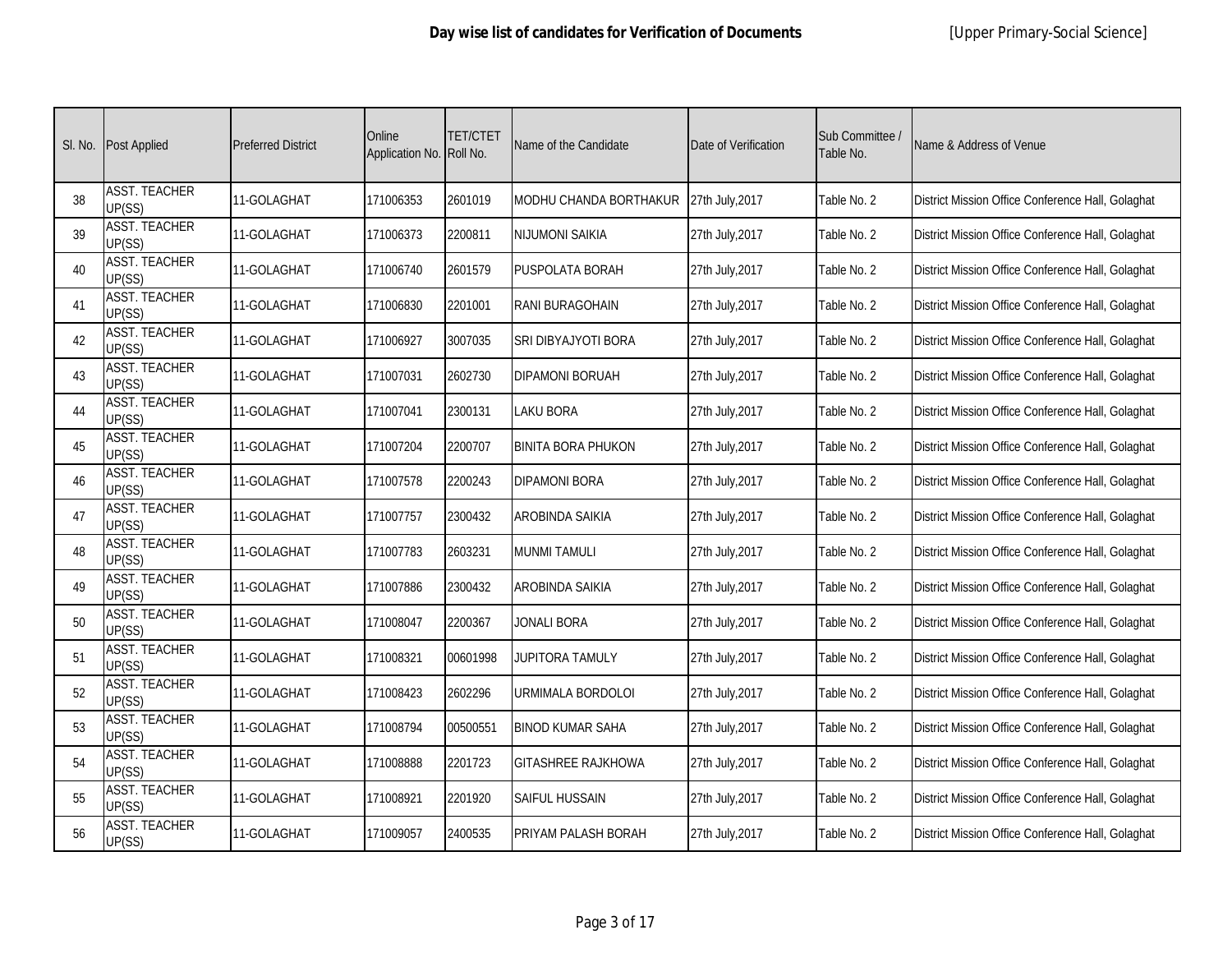|    | SI. No. Post Applied           | <b>Preferred District</b> | Online<br>Application No. Roll No. | <b>TET/CTET</b> | Name of the Candidate   | Date of Verification | Sub Committee /<br>Table No. | Name & Address of Venue                           |
|----|--------------------------------|---------------------------|------------------------------------|-----------------|-------------------------|----------------------|------------------------------|---------------------------------------------------|
| 57 | <b>ASST. TEACHER</b><br>UP(SS) | 11-GOLAGHAT               | 171009105                          | 2202471         | <b>RUBUL PHUKAN</b>     | 27th July, 2017      | Table No. 2                  | District Mission Office Conference Hall, Golaghat |
| 58 | <b>ASST. TEACHER</b><br>UP(SS) | 11-GOLAGHAT               | 171009121                          | 2400596         | <b>BITU GOGOI</b>       | 27th July, 2017      | Table No. 2                  | District Mission Office Conference Hall, Golaghat |
| 59 | <b>ASST. TEACHER</b><br>UP(SS) | 11-GOLAGHAT               | 171009230                          | 2200191         | <b>DALIMI DUTTA</b>     | 27th July, 2017      | Table No. 2                  | District Mission Office Conference Hall, Golaghat |
| 60 | <b>ASST. TEACHER</b><br>UP(SS) | 11-GOLAGHAT               | 171009267                          | 2200121         | <b>BINOD KARKI</b>      | 27th July, 2017      | Table No. 2                  | District Mission Office Conference Hall, Golaghat |
| 61 | <b>ASST. TEACHER</b><br>UP(SS) | 11-GOLAGHAT               | 171009313                          | 2202318         | PINKU GOHAIN            | 27th July, 2017      | Table No. 2                  | District Mission Office Conference Hall, Golaghat |
| 62 | <b>ASST. TEACHER</b><br>UP(SS) | 11-GOLAGHAT               | 171009315                          | 2700246         | <b>MOSFIKA JAMAN</b>    | 27th July, 2017      | Table No. 2                  | District Mission Office Conference Hall, Golaghat |
| 63 | <b>ASST. TEACHER</b><br>UP(SS) | 11-GOLAGHAT               | 171009357                          | 2200545         | <b>BULU MONI KONWAR</b> | 27th July, 2017      | Table No. 2                  | District Mission Office Conference Hall, Golaghat |
| 64 | <b>ASST. TEACHER</b><br>UP(SS) | 11-GOLAGHAT               | 171009450                          | 00601271        | <b>GITASHREE SAIKIA</b> | 27th July, 2017      | Table No. 2                  | District Mission Office Conference Hall, Golaghat |
| 65 | <b>ASST. TEACHER</b><br>UP(SS) | 11-GOLAGHAT               | 171009844                          | 2200082         | <b>BADAWATI BORA</b>    | 27th July, 2017      | Table No. 2                  | District Mission Office Conference Hall, Golaghat |
| 66 | <b>ASST. TEACHER</b><br>UP(SS) | 11-GOLAGHAT               | 171009909                          | 2200029         | ANANYA BORTHAKUR        | 27th July, 2017      | Table No. 2                  | District Mission Office Conference Hall, Golaghat |
| 67 | <b>ASST. TEACHER</b><br>UP(SS) | 11-GOLAGHAT               | 171009935                          | 2200863         | <b>PAPORI BORA</b>      | 27th July, 2017      | Table No. 2                  | District Mission Office Conference Hall, Golaghat |
| 68 | <b>ASST. TEACHER</b><br>UP(SS) | 11-GOLAGHAT               | 171010346                          | 2200366         | JOGASHREE BORA          | 27th July, 2017      | Table No. 2                  | District Mission Office Conference Hall, Golaghat |
| 69 | <b>ASST. TEACHER</b><br>UP(SS) | 11-GOLAGHAT               | 171010378                          | 2800120         | DHRUBA JYOTI BORAH      | 27th July, 2017      | Table No. 2                  | District Mission Office Conference Hall, Golaghat |
| 70 | <b>ASST. TEACHER</b><br>UP(SS) | 11-GOLAGHAT               | 171010383                          | 2700467         | SULTANA SEHNAZ HUSSAIN  | 27th July, 2017      | Table No. 2                  | District Mission Office Conference Hall, Golaghat |
| 71 | <b>ASST. TEACHER</b><br>UP(SS) | 11-GOLAGHAT               | 171010678                          | 1800264         | <b>BONDANA BORA</b>     | 27th July, 2017      | Table No. 2                  | District Mission Office Conference Hall, Golaghat |
| 72 | <b>ASST. TEACHER</b><br>UP(SS) | 11-GOLAGHAT               | 171010756                          | 2400480         | SURABHI HANDIQUE        | 27th July, 2017      | Table No. 2                  | District Mission Office Conference Hall, Golaghat |
| 73 | <b>ASST. TEACHER</b><br>UP(SS) | 11-GOLAGHAT               | 171010955                          | 2201253         | SUBHALAKXHMEE BORAH     | 27th July, 2017      | Table No. 2                  | District Mission Office Conference Hall, Golaghat |
| 74 | <b>ASST. TEACHER</b><br>UP(SS) | 11-GOLAGHAT               | 171011344                          | 00501202        | DHARITREE DUTTA         | 27th July, 2017      | Table No. 2                  | District Mission Office Conference Hall, Golaghat |
| 75 | <b>ASST. TEACHER</b><br>UP(SS) | 11-GOLAGHAT               | 171012041                          | 2202617         | SRI BIPUL DOWARAH       | 27th July, 2017      | Table No. 2                  | District Mission Office Conference Hall, Golaghat |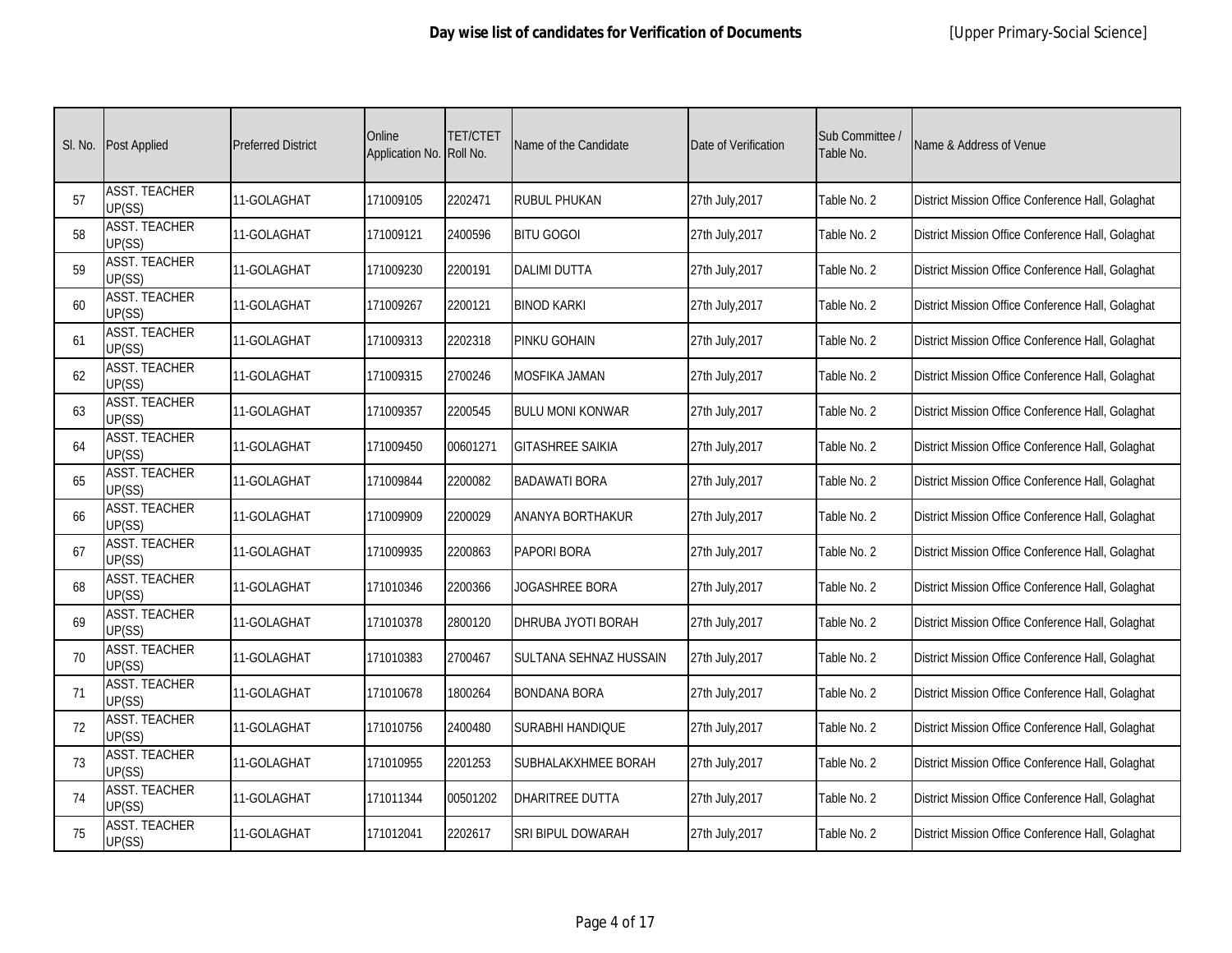| SI. No. | <b>Post Applied</b>            | <b>Preferred District</b> | Online<br>Application No. Roll No. | <b>TET/CTET</b> | Name of the Candidate      | Date of Verification | Sub Committee /<br>Table No. | Name & Address of Venue                           |
|---------|--------------------------------|---------------------------|------------------------------------|-----------------|----------------------------|----------------------|------------------------------|---------------------------------------------------|
| 76      | <b>ASST. TEACHER</b><br>UP(SS) | 11-GOLAGHAT               | 171012450                          | 2700109         | <b>DULU BHUMIJ</b>         | 27th July, 2017      | Table No. 2                  | District Mission Office Conference Hall, Golaghat |
| 77      | <b>ASST. TEACHER</b><br>UP(SS) | 11-GOLAGHAT               | 171012524                          | 2200633         | <b>MITALI KONWAR</b>       | 27th July, 2017      | Table No. 2                  | District Mission Office Conference Hall, Golaghat |
| 78      | <b>ASST. TEACHER</b><br>UP(SS) | 11-GOLAGHAT               | 171012560                          | 2601544         | <b>PRONAMI BHUYAN</b>      | 27th July, 2017      | Table No. 2                  | District Mission Office Conference Hall, Golaghat |
| 79      | <b>ASST. TEACHER</b><br>UP(SS) | 11-GOLAGHAT               | 171012573                          | 2202433         | <b>REETUMONI HAZARIKA</b>  | 27th July, 2017      | Table No. 2                  | District Mission Office Conference Hall, Golaghat |
| 80      | <b>ASST. TEACHER</b><br>UP(SS) | 11-GOLAGHAT               | 171012583                          | 2200766         | <b>MUNMI BORA KHANIKAR</b> | 27th July, 2017      | Table No. 2                  | District Mission Office Conference Hall, Golaghat |
| 81      | <b>ASST. TEACHER</b><br>UP(SS) | 11-GOLAGHAT               | 171012616                          | 2400082         | JOHI MONI BORA             | 27th July, 2017      | Table No. 2                  | District Mission Office Conference Hall, Golaghat |
| 82      | <b>ASST. TEACHER</b><br>UP(SS) | 11-GOLAGHAT               | 171012864                          | 2200590         | NAVANITA GOGOI             | 27th July, 2017      | Table No. 2                  | District Mission Office Conference Hall, Golaghat |
| 83      | <b>ASST. TEACHER</b><br>UP(SS) | 11-GOLAGHAT               | 171013197                          | 2300073         | DHRUBAJYOTI GOGOI          | 27th July, 2017      | Table No. 2                  | District Mission Office Conference Hall, Golaghat |
| 84      | <b>ASST. TEACHER</b><br>UP(SS) | 11-GOLAGHAT               | 171013262                          | 2201828         | KALPANA DUTTA PATHAK       | 27th July, 2017      | Table No. 2                  | District Mission Office Conference Hall, Golaghat |
| 85      | <b>ASST. TEACHER</b><br>UP(SS) | 11-GOLAGHAT               | 171013552                          | 2603266         | PRIYAKHI BORTHAKUR         | 27th July, 2017      | Table No. 2                  | District Mission Office Conference Hall, Golaghat |
| 86      | <b>ASST. TEACHER</b><br>UP(SS) | 11-GOLAGHAT               | 171013605                          | 2200419         | <b>KESHOB GOGOI</b>        | 27th July, 2017      | Table No. 2                  | District Mission Office Conference Hall, Golaghat |
| 87      | <b>ASST. TEACHER</b><br>UP(SS) | 11-GOLAGHAT               | 171013639                          | 2601021         | <b>MADHUSMITA DUTTA</b>    | 27th July, 2017      | Table No. 2                  | District Mission Office Conference Hall, Golaghat |
| 88      | <b>ASST. TEACHER</b><br>UP(SS) | 11-GOLAGHAT               | 171013663                          | 2300219         | MRS SIKHAMONI BORTHAKUR    | 27th July, 2017      | Table No. 2                  | District Mission Office Conference Hall, Golaghat |
| 89      | <b>ASST. TEACHER</b><br>UP(SS) | 11-GOLAGHAT               | 171013679                          | 2202586         | SARASWATI BORA             | 27th July, 2017      | Table No. 2                  | District Mission Office Conference Hall, Golaghat |
| 90      | <b>ASST. TEACHER</b><br>UP(SS) | 11-GOLAGHAT               | 171013681                          | 2700332         | PRAHLAD BORAH              | 27th July, 2017      | Table No. 2                  | District Mission Office Conference Hall, Golaghat |
| 91      | <b>ASST. TEACHER</b><br>UP(SS) | 11-GOLAGHAT               | 171013731                          | 4900637         | RUPA PRADHAN               | 27th July, 2017      | Table No. 2                  | District Mission Office Conference Hall, Golaghat |
| 92      | <b>ASST. TEACHER</b><br>UP(SS) | 11-GOLAGHAT               | 171013763                          | 2700842         | <b>PINKU GAYAN</b>         | 27th July, 2017      | Table No. 2                  | District Mission Office Conference Hall, Golaghat |
| 93      | <b>ASST. TEACHER</b><br>UP(SS) | 11-GOLAGHAT               | 171013814                          | 2201604         | CHAMPA DAS                 | 27th July, 2017      | Table No. 2                  | District Mission Office Conference Hall, Golaghat |
| 94      | <b>ASST. TEACHER</b><br>UP(SS) | 11-GOLAGHAT               | 171014055                          | 2602455         | <b>ANUSHREE BORA</b>       | 27th July, 2017      | Table No. 2                  | District Mission Office Conference Hall, Golaghat |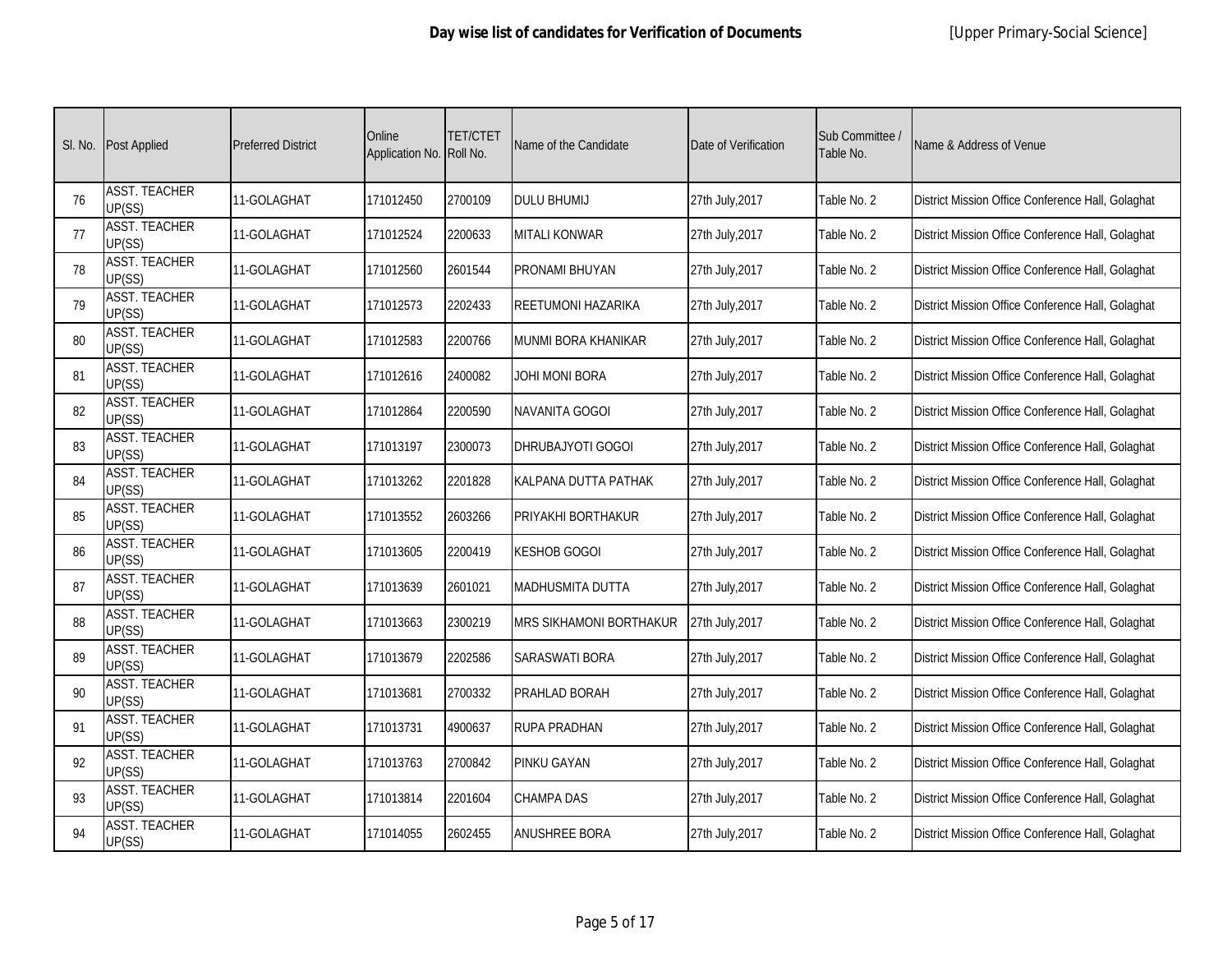| SI. No. | <b>Post Applied</b>            | <b>Preferred District</b> | Online<br>Application No. Roll No. | <b>TET/CTET</b>    | Name of the Candidate     | Date of Verification | Sub Committee /<br>Table No. | Name & Address of Venue                           |
|---------|--------------------------------|---------------------------|------------------------------------|--------------------|---------------------------|----------------------|------------------------------|---------------------------------------------------|
| 95      | <b>ASST. TEACHER</b><br>UP(SS) | 11-GOLAGHAT               | 171014163                          | 2602455            | <b>ANUSHREE BORA</b>      | 27th July, 2017      | Table No. 2                  | District Mission Office Conference Hall, Golaghat |
| 96      | <b>ASST. TEACHER</b><br>UP(SS) | 11-GOLAGHAT               | 171014271                          | 05900045           | ANJANA SAIKIA             | 27th July, 2017      | Table No. 2                  | District Mission Office Conference Hall, Golaghat |
| 97      | <b>ASST. TEACHER</b><br>UP(SS) | 11-GOLAGHAT               | 171014823                          | 2021507000<br>2027 | <b>SANJAY PAUL</b>        | 27th July, 2017      | Table No. 2                  | District Mission Office Conference Hall, Golaghat |
| 98      | <b>ASST. TEACHER</b><br>UP(SS) | 11-GOLAGHAT               | 171015895                          | 2202351            | PRANJAL PROTIM BORA       | 27th July, 2017      | Table No. 2                  | District Mission Office Conference Hall, Golaghat |
| 99      | <b>ASST. TEACHER</b><br>UP(SS) | 11-GOLAGHAT               | 171016004                          | 2400035            | <b>BISWAJIT PAUL</b>      | 27th July, 2017      | Table No. 2                  | District Mission Office Conference Hall, Golaghat |
| 100     | <b>ASST. TEACHER</b><br>UP(SS) | 11-GOLAGHAT               | 171016493                          | 07825064           | SOORAJ KUMAR TIWARI       | 27th July, 2017      | Table No. 2                  | District Mission Office Conference Hall, Golaghat |
| 101     | <b>ASST. TEACHER</b><br>UP(SS) | 11-GOLAGHAT               | 171016566                          | 2200925            | PRANJAL PROTIM HAZARIKA   | 27th July, 2017      | Table No. 2                  | District Mission Office Conference Hall, Golaghat |
| 102     | <b>ASST. TEACHER</b><br>UP(SS) | 11-GOLAGHAT               | 171016687                          | 2200206            | <b>DEEPAK NATH</b>        | 27th July, 2017      | Table No. 2                  | District Mission Office Conference Hall, Golaghat |
| 103     | <b>ASST. TEACHER</b><br>UP(SS) | 11-GOLAGHAT               | 171016710                          | 2200601            | POMPI BORA                | 27th July, 2017      | Table No. 2                  | District Mission Office Conference Hall, Golaghat |
| 104     | <b>ASST. TEACHER</b><br>UP(SS) | 11-GOLAGHAT               | 171016758                          | 2400615            | PRONAB BORAH              | 27th July, 2017      | Table No. 2                  | District Mission Office Conference Hall, Golaghat |
| 105     | <b>ASST. TEACHER</b><br>UP(SS) | 11-GOLAGHAT               | 171016956                          | 2600373            | <b>DEEPA GOGOI</b>        | 27th July, 2017      | Table No. 2                  | District Mission Office Conference Hall, Golaghat |
| 106     | <b>ASST. TEACHER</b><br>UP(SS) | 11-GOLAGHAT               | 171016977                          | 2604599            | <b>MAYURI BORA</b>        | 28th July, 2017      | Table No.1                   | District Mission Office Conference Hall, Golaghat |
| 107     | <b>ASST. TEACHER</b><br>UP(SS) | 11-GOLAGHAT               | 171016989                          | 2400137            | <b>MISS RASHMI BORA</b>   | 28th July, 2017      | Table No.1                   | District Mission Office Conference Hall, Golaghat |
| 108     | <b>ASST. TEACHER</b><br>UP(SS) | 11-GOLAGHAT               | 171017130                          | 06000480           | AMRIT GOGOI               | 28th July, 2017      | Table No.1                   | District Mission Office Conference Hall, Golaghat |
| 109     | <b>ASST. TEACHER</b><br>UP(SS) | 11-GOLAGHAT               | 171017250                          | 2200216            | <b>DHORMESWAR BHORALI</b> | 28th July, 2017      | Table No.1                   | District Mission Office Conference Hall, Golaghat |
| 110     | <b>ASST. TEACHER</b><br>UP(SS) | 11-GOLAGHAT               | 171017408                          | 2201094            | RUPJYOTI BORA             | 28th July, 2017      | Table No.1                   | District Mission Office Conference Hall, Golaghat |
| 111     | <b>ASST. TEACHER</b><br>UP(SS) | 11-GOLAGHAT               | 171017440                          | 2201863            | LOTIKA HAZARIKA           | 28th July, 2017      | Table No.1                   | District Mission Office Conference Hall, Golaghat |
| 112     | <b>ASST. TEACHER</b><br>UP(SS) | 11-GOLAGHAT               | 171017535                          | 2601138            | <b>MRIGANKA BORA</b>      | 28th July, 2017      | Table No.1                   | District Mission Office Conference Hall, Golaghat |
| 113     | <b>ASST. TEACHER</b><br>UP(SS) | 11-GOLAGHAT               | 171017890                          | 2202004            | <b>MAYASHREE GOGOI</b>    | 28th July, 2017      | Table No.1                   | District Mission Office Conference Hall, Golaghat |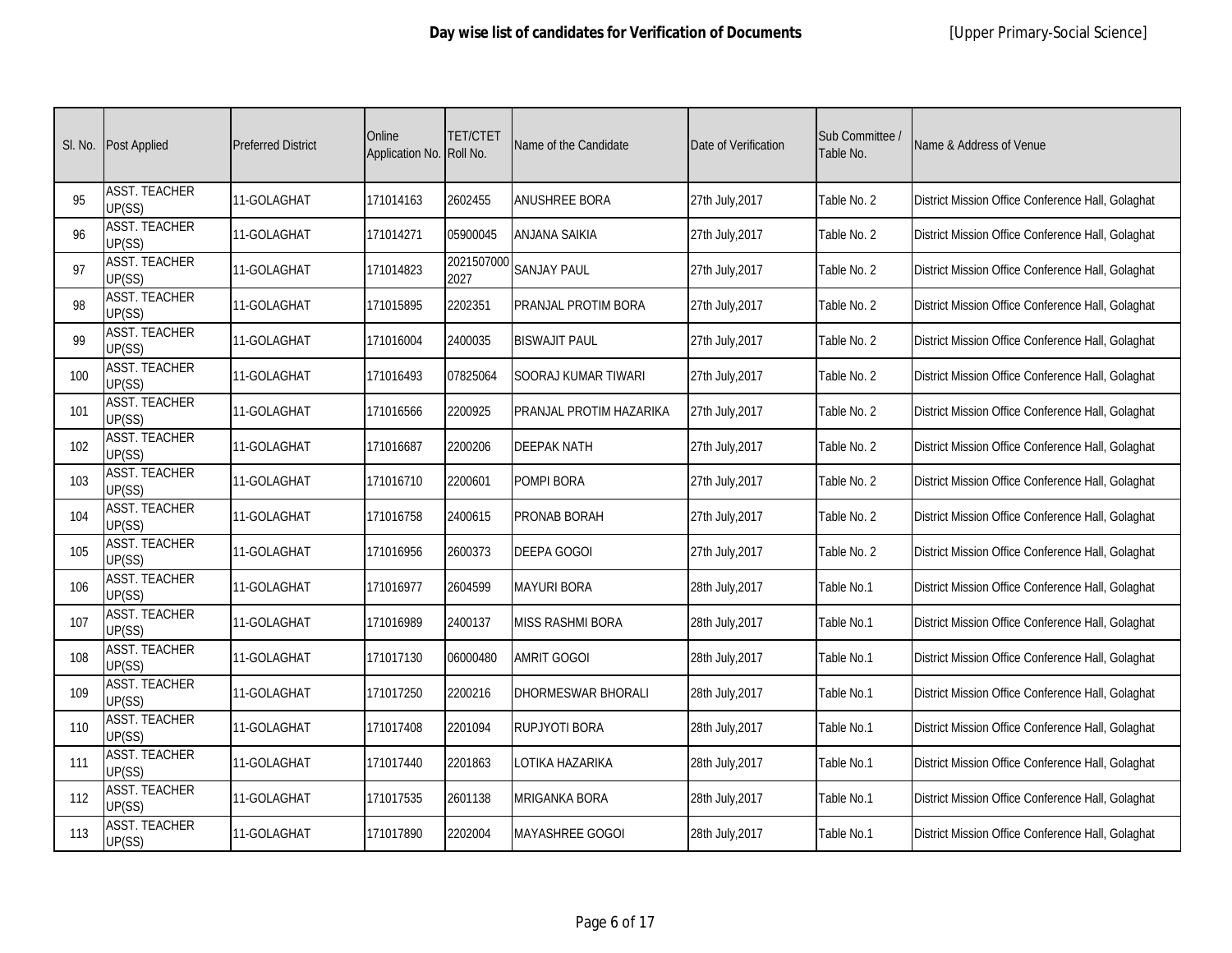|     | SI. No. Post Applied           | <b>Preferred District</b> | Online<br>Application No. Roll No. | <b>TET/CTET</b> | Name of the Candidate   | Date of Verification | Sub Committee /<br>Table No. | Name & Address of Venue                           |
|-----|--------------------------------|---------------------------|------------------------------------|-----------------|-------------------------|----------------------|------------------------------|---------------------------------------------------|
| 114 | <b>ASST. TEACHER</b><br>UP(SS) | 11-GOLAGHAT               | 171018215                          | 4500043         | ANAMIKA BORAH           | 28th July, 2017      | Table No.1                   | District Mission Office Conference Hall, Golaghat |
| 115 | <b>ASST. TEACHER</b><br>UP(SS) | 11-GOLAGHAT               | 171018472                          | 2200397         | JYOTI SAIKIA            | 28th July, 2017      | Table No.1                   | District Mission Office Conference Hall, Golaghat |
| 116 | <b>ASST. TEACHER</b><br>UP(SS) | 11-GOLAGHAT               | 171018511                          | 2400096         | <b>LACHIT BORA</b>      | 28th July, 2017      | Table No.1                   | District Mission Office Conference Hall, Golaghat |
| 117 | <b>ASST. TEACHER</b><br>UP(SS) | 11-GOLAGHAT               | 171018551                          | 2700431         | SIVA PRASAD DUARAH      | 28th July, 2017      | Table No.1                   | District Mission Office Conference Hall, Golaghat |
| 118 | <b>ASST. TEACHER</b><br>UP(SS) | 11-GOLAGHAT               | 171018673                          | 3020074         | TARUN KUMAR DUTTA       | 28th July, 2017      | Table No.1                   | District Mission Office Conference Hall, Golaghat |
| 119 | <b>ASST. TEACHER</b><br>UP(SS) | 11-GOLAGHAT               | 171018757                          | 2201134         | SARBESWAR BORA          | 28th July, 2017      | Table No.1                   | District Mission Office Conference Hall, Golaghat |
| 120 | <b>ASST. TEACHER</b><br>UP(SS) | 11-GOLAGHAT               | 171018888                          | 2202393         | <b>PUSPA CHETIA</b>     | 28th July, 2017      | Table No.1                   | District Mission Office Conference Hall, Golaghat |
| 121 | <b>ASST. TEACHER</b><br>UP(SS) | 11-GOLAGHAT               | 171018975                          | 2800034         | <b>AROTI DUTTA</b>      | 28th July, 2017      | Table No.1                   | District Mission Office Conference Hall, Golaghat |
| 122 | <b>ASST. TEACHER</b><br>UP(SS) | 11-GOLAGHAT               | 171019075                          | 2201586         | <b>BONSHI PHUKON</b>    | 28th July, 2017      | Table No.1                   | District Mission Office Conference Hall, Golaghat |
| 123 | <b>ASST. TEACHER</b><br>UP(SS) | 11-GOLAGHAT               | 171019206                          | 2700441         | SRI ARUP JYOTI HAZARIKA | 28th July, 2017      | Table No.1                   | District Mission Office Conference Hall, Golaghat |
| 124 | <b>ASST. TEACHER</b><br>UP(SS) | 11-GOLAGHAT               | 171019513                          | 00602145        | <b>SUMAN PAUL</b>       | 28th July, 2017      | Table No.1                   | District Mission Office Conference Hall, Golaghat |
| 125 | <b>ASST. TEACHER</b><br>UP(SS) | 11-GOLAGHAT               | 171019575                          | 2600151         | ASHOK KUMAR NEOG        | 28th July, 2017      | Table No.1                   | District Mission Office Conference Hall, Golaghat |
| 126 | <b>ASST. TEACHER</b><br>UP(SS) | 11-GOLAGHAT               | 171019944                          | 2201601         | BUDDHA BIKASH HAZARIKA  | 28th July, 2017      | Table No.1                   | District Mission Office Conference Hall, Golaghat |
| 127 | <b>ASST. TEACHER</b><br>UP(SS) | 11-GOLAGHAT               | 171020178                          | 00501319        | PRERONA SHARMA          | 28th July, 2017      | Table No.1                   | District Mission Office Conference Hall, Golaghat |
| 128 | <b>ASST. TEACHER</b><br>UP(SS) | 11-GOLAGHAT               | 171021325                          | 00503371        | <b>PARISMITA NATH</b>   | 28th July, 2017      | Table No.1                   | District Mission Office Conference Hall, Golaghat |
| 129 | <b>ASST. TEACHER</b><br>UP(SS) | 11-GOLAGHAT               | 171022158                          | 2202787         | UJJAL SANGMA KHUDI      | 28th July, 2017      | Table No.1                   | District Mission Office Conference Hall, Golaghat |
| 130 | <b>ASST. TEACHER</b><br>UP(SS) | 11-GOLAGHAT               | 171022370                          | 2201784         | JONMONI KALITA          | 28th July, 2017      | Table No.1                   | District Mission Office Conference Hall, Golaghat |
| 131 | <b>ASST. TEACHER</b><br>UP(SS) | 11-GOLAGHAT               | 171022464                          | 2600836         | <b>MANOJ KUMAR SAHU</b> | 28th July, 2017      | Table No.1                   | District Mission Office Conference Hall, Golaghat |
| 132 | <b>ASST. TEACHER</b><br>UP(SS) | 11-GOLAGHAT               | 171022504                          | 2603838         | <b>RAJASHREE PHUKAN</b> | 28th July, 2017      | Table No.1                   | District Mission Office Conference Hall, Golaghat |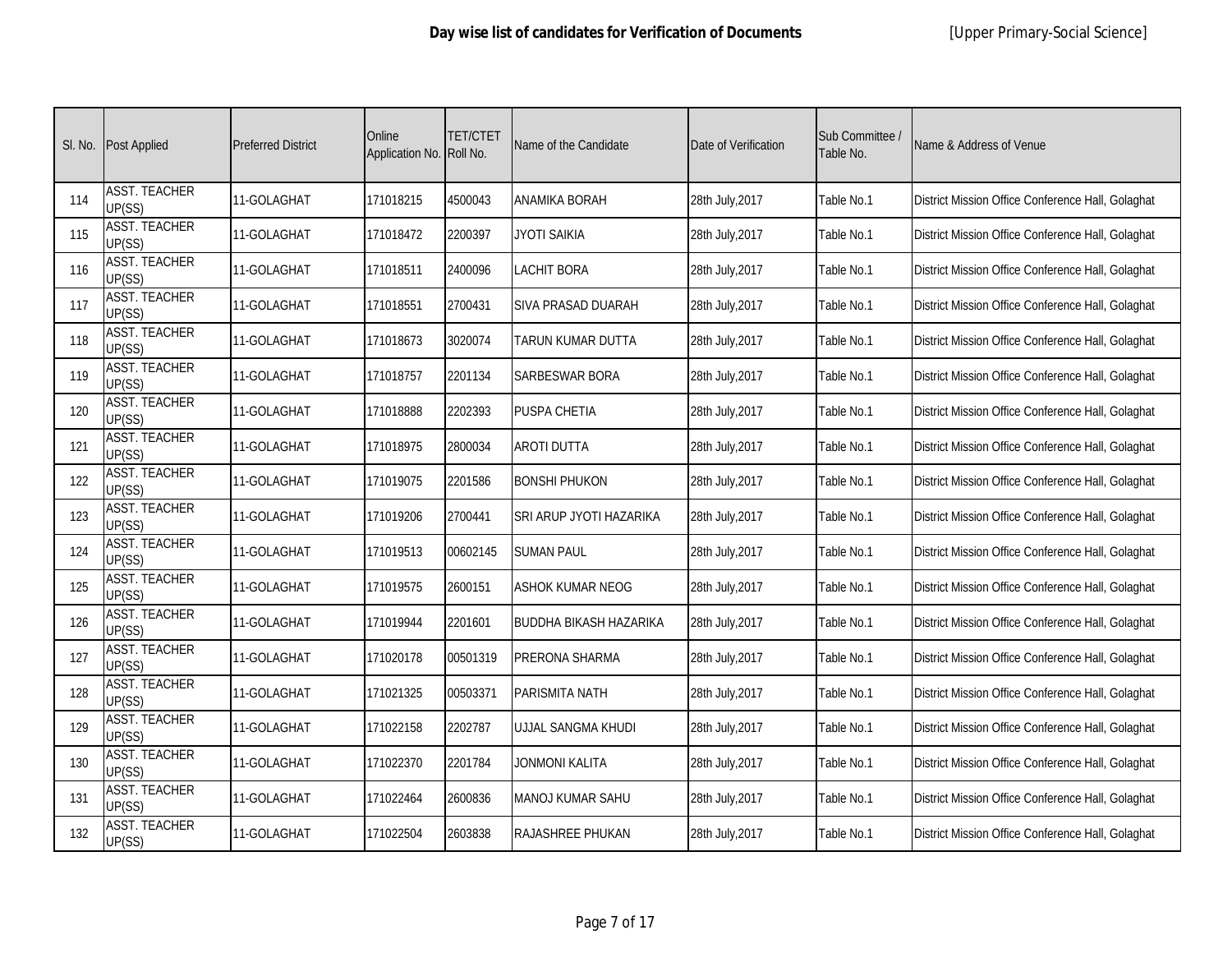|     | SI. No. Post Applied           | <b>Preferred District</b> | Online<br>Application No. Roll No. | <b>TET/CTET</b> | Name of the Candidate          | Date of Verification | Sub Committee /<br>Table No. | Name & Address of Venue                           |
|-----|--------------------------------|---------------------------|------------------------------------|-----------------|--------------------------------|----------------------|------------------------------|---------------------------------------------------|
| 133 | <b>ASST. TEACHER</b><br>UP(SS) | 11-GOLAGHAT               | 171023046                          | 2201138         | SAYEEDUR RAHMAN                | 28th July, 2017      | Table No.1                   | District Mission Office Conference Hall, Golaghat |
| 134 | <b>ASST. TEACHER</b><br>UP(SS) | 11-GOLAGHAT               | 171023115                          | 2202019         | <b>MOROMI DEKA</b>             | 28th July, 2017      | Table No.1                   | District Mission Office Conference Hall, Golaghat |
| 135 | <b>ASST. TEACHER</b><br>UP(SS) | 11-GOLAGHAT               | 171023736                          | 2201153         | SHYAMALIMA BORTHAKUR           | 28th July, 2017      | Table No.1                   | District Mission Office Conference Hall, Golaghat |
| 136 | <b>ASST. TEACHER</b><br>UP(SS) | 11-GOLAGHAT               | 171023884                          | 2200857         | PANCHAMI CHOWDHURY             | 28th July, 2017      | Table No.1                   | District Mission Office Conference Hall, Golaghat |
| 137 | <b>ASST. TEACHER</b><br>UP(SS) | 11-GOLAGHAT               | 171023949                          | 2200838         | <b>NOMITA SARMA</b>            | 28th July, 2017      | Table No.1                   | District Mission Office Conference Hall, Golaghat |
| 138 | <b>ASST. TEACHER</b><br>UP(SS) | 11-GOLAGHAT               | 171024044                          | 2600417         | <b>DIPA SAIKIA</b>             | 28th July, 2017      | Table No.1                   | District Mission Office Conference Hall, Golaghat |
| 139 | <b>ASST. TEACHER</b><br>UP(SS) | 11-GOLAGHAT               | 171024160                          | 2201153         | SHYAMALIMA BORTHAKUR<br>PHUKAN | 28th July, 2017      | Table No.1                   | District Mission Office Conference Hall, Golaghat |
| 140 | <b>ASST. TEACHER</b><br>UP(SS) | 11-GOLAGHAT               | 171024397                          | 2200472         | <b>MALA NATH</b>               | 28th July, 2017      | Table No.1                   | District Mission Office Conference Hall, Golaghat |
| 141 | <b>ASST. TEACHER</b><br>UP(SS) | 11-GOLAGHAT               | 171024425                          | 2200115         | <b>BIMAN SAIKIA</b>            | 28th July, 2017      | Table No.1                   | District Mission Office Conference Hall, Golaghat |
| 142 | <b>ASST. TEACHER</b><br>UP(SS) | 11-GOLAGHAT               | 171024501                          | 4500089         | ANUSMITA BORAH                 | 28th July, 2017      | Table No.1                   | District Mission Office Conference Hall, Golaghat |
| 143 | <b>ASST. TEACHER</b><br>UP(SS) | 11-GOLAGHAT               | 171024655                          | 4503977         | RAKTIM RANJAN KHANIKAR         | 28th July, 2017      | Table No.1                   | District Mission Office Conference Hall, Golaghat |
| 144 | <b>ASST. TEACHER</b><br>UP(SS) | 11-GOLAGHAT               | 171024675                          | 2200524         | <b>MEENAKSHEE PUJAREE</b>      | 28th July, 2017      | Table No.1                   | District Mission Office Conference Hall, Golaghat |
| 145 | <b>ASST. TEACHER</b><br>UP(SS) | 11-GOLAGHAT               | 171024720                          | 2200130         | <b>BIREN GOGOI</b>             | 28th July, 2017      | Table No.1                   | District Mission Office Conference Hall, Golaghat |
| 146 | <b>ASST. TEACHER</b><br>UP(SS) | 11-GOLAGHAT               | 171024760                          | 2603855         | RAMESH KUMAR CHAUDHARY         | 28th July, 2017      | Table No.1                   | District Mission Office Conference Hall, Golaghat |
| 147 | <b>ASST. TEACHER</b><br>UP(SS) | 11-GOLAGHAT               | 171024948                          | 2601143         | <b>ANGSUMALI PHOOKAN</b>       | 28th July, 2017      | Table No.1                   | District Mission Office Conference Hall, Golaghat |
| 148 | <b>ASST. TEACHER</b><br>UP(SS) | 11-GOLAGHAT               | 171025048                          | 2201007         | RANJIT SAIKIA                  | 28th July, 2017      | Table No.1                   | District Mission Office Conference Hall, Golaghat |
| 149 | <b>ASST. TEACHER</b><br>UP(SS) | 11-GOLAGHAT               | 171025128                          | 1200788         | <b>KUNTALA SAIKIA</b>          | 28th July, 2017      | Table No.1                   | District Mission Office Conference Hall, Golaghat |
| 150 | <b>ASST. TEACHER</b><br>UP(SS) | 11-GOLAGHAT               | 171025322                          | 2604061         | SHRI CHANDAN BORAH             | 28th July, 2017      | Table No.1                   | District Mission Office Conference Hall, Golaghat |
| 151 | <b>ASST. TEACHER</b><br>UP(SS) | 11-GOLAGHAT               | 171025590                          | 2202544         | SHIBANEE GOGOI                 | 28th July, 2017      | Table No.1                   | District Mission Office Conference Hall, Golaghat |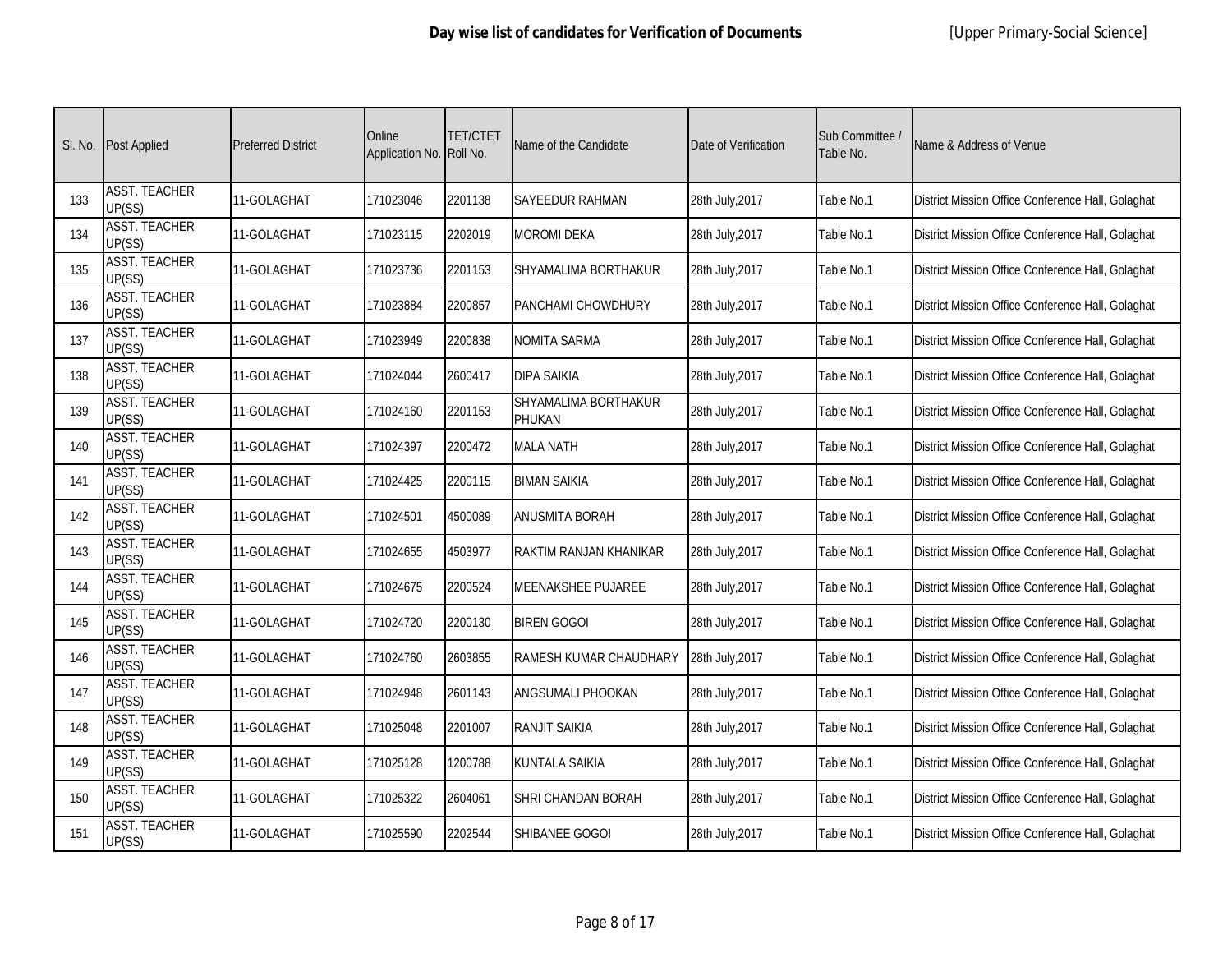| SI. No. | <b>Post Applied</b>            | <b>Preferred District</b> | Online<br>Application No. Roll No. | <b>TET/CTET</b> | Name of the Candidate    | Date of Verification | Sub Committee /<br>Table No. | Name & Address of Venue                           |
|---------|--------------------------------|---------------------------|------------------------------------|-----------------|--------------------------|----------------------|------------------------------|---------------------------------------------------|
| 152     | <b>ASST. TEACHER</b><br>UP(SS) | 11-GOLAGHAT               | 171025760                          | 2603906         | <b>RINKI BORA</b>        | 28th July, 2017      | Table No.1                   | District Mission Office Conference Hall, Golaghat |
| 153     | <b>ASST. TEACHER</b><br>UP(SS) | 11-GOLAGHAT               | 171026206                          | 2200204         | <b>DEBOJIT KALITA</b>    | 28th July, 2017      | Table No.1                   | District Mission Office Conference Hall, Golaghat |
| 154     | <b>ASST. TEACHER</b><br>UP(SS) | 11-GOLAGHAT               | 171026437                          | 2300718         | <b>SIMA TAMULY</b>       | 28th July, 2017      | Table No.1                   | District Mission Office Conference Hall, Golaghat |
| 155     | <b>ASST. TEACHER</b><br>UP(SS) | 11-GOLAGHAT               | 171026526                          | 2202447         | <b>RINTUMONI PHUKAN</b>  | 28th July, 2017      | Table No.1                   | District Mission Office Conference Hall, Golaghat |
| 156     | <b>ASST. TEACHER</b><br>UP(SS) | 11-GOLAGHAT               | 171026573                          | 2300453         | <b>DEBAJANI BORAH</b>    | 28th July, 2017      | Table No.1                   | District Mission Office Conference Hall, Golaghat |
| 157     | <b>ASST. TEACHER</b><br>UP(SS) | 11-GOLAGHAT               | 171026867                          | 2200103         | <b>BIJENDRA SAHU</b>     | 28th July, 2017      | Table No.1                   | District Mission Office Conference Hall, Golaghat |
| 158     | <b>ASST. TEACHER</b><br>UP(SS) | 11-GOLAGHAT               | 171026887                          | 2200102         | <b>BIDYUT KAUSHIK</b>    | 28th July, 2017      | Table No.1                   | District Mission Office Conference Hall, Golaghat |
| 159     | <b>ASST. TEACHER</b><br>UP(SS) | 11-GOLAGHAT               | 171026923                          | 2200643         | <b>MOMI GOGOI</b>        | 28th July, 2017      | Table No.1                   | District Mission Office Conference Hall, Golaghat |
| 160     | <b>ASST. TEACHER</b><br>UP(SS) | 11-GOLAGHAT               | 171026924                          | 4501175         | <b>MRS MANURAMA DEVI</b> | 28th July, 2017      | Table No.1                   | District Mission Office Conference Hall, Golaghat |
| 161     | <b>ASST. TEACHER</b><br>UP(SS) | 11-GOLAGHAT               | 171026927                          | 2200297         | <b>GUBIN SAIKIA</b>      | 28th July, 2017      | Table No.1                   | District Mission Office Conference Hall, Golaghat |
| 162     | <b>ASST. TEACHER</b><br>UP(SS) | 11-GOLAGHAT               | 171026956                          | 2201200         | <b>DILIP BORA</b>        | 28th July, 2017      | Table No.1                   | District Mission Office Conference Hall, Golaghat |
| 163     | <b>ASST. TEACHER</b><br>UP(SS) | 11-GOLAGHAT               | 171026972                          | 2200203         | DEBI PRASAD GOGOI        | 28th July, 2017      | Table No.1                   | District Mission Office Conference Hall, Golaghat |
| 164     | <b>ASST. TEACHER</b><br>UP(SS) | 11-GOLAGHAT               | 171026995                          | 2202394         | <b>PUSPA SAIKIA</b>      | 28th July, 2017      | Table No.1                   | District Mission Office Conference Hall, Golaghat |
| 165     | <b>ASST. TEACHER</b><br>UP(SS) | 11-GOLAGHAT               | 171027018                          | 2600314         | <b>BORNALI SAIKIA</b>    | 28th July, 2017      | Table No.1                   | District Mission Office Conference Hall, Golaghat |
| 166     | <b>ASST. TEACHER</b><br>UP(SS) | 11-GOLAGHAT               | 171027040                          | 2201273         | <b>SUPRIYA BORAH</b>     | 28th July, 2017      | Table No.1                   | District Mission Office Conference Hall, Golaghat |
| 167     | <b>ASST. TEACHER</b><br>UP(SS) | 11-GOLAGHAT               | 171027064                          | 2400111         | <b>MANOJ BORA</b>        | 28th July, 2017      | Table No.1                   | District Mission Office Conference Hall, Golaghat |
| 168     | <b>ASST. TEACHER</b><br>UP(SS) | 11-GOLAGHAT               | 171027178                          | 4102858         | TRIBENI KEOT             | 28th July, 2017      | Table No.1                   | District Mission Office Conference Hall, Golaghat |
| 169     | <b>ASST. TEACHER</b><br>UP(SS) | 11-GOLAGHAT               | 171027499                          | 2202250         | NAZIMA BEGUM             | 28th July, 2017      | Table No.1                   | District Mission Office Conference Hall, Golaghat |
| 170     | <b>ASST. TEACHER</b><br>UP(SS) | 11-GOLAGHAT               | 171027520                          | 2700895         | <b>RIMPI BORA</b>        | 28th July, 2017      | Table No.1                   | District Mission Office Conference Hall, Golaghat |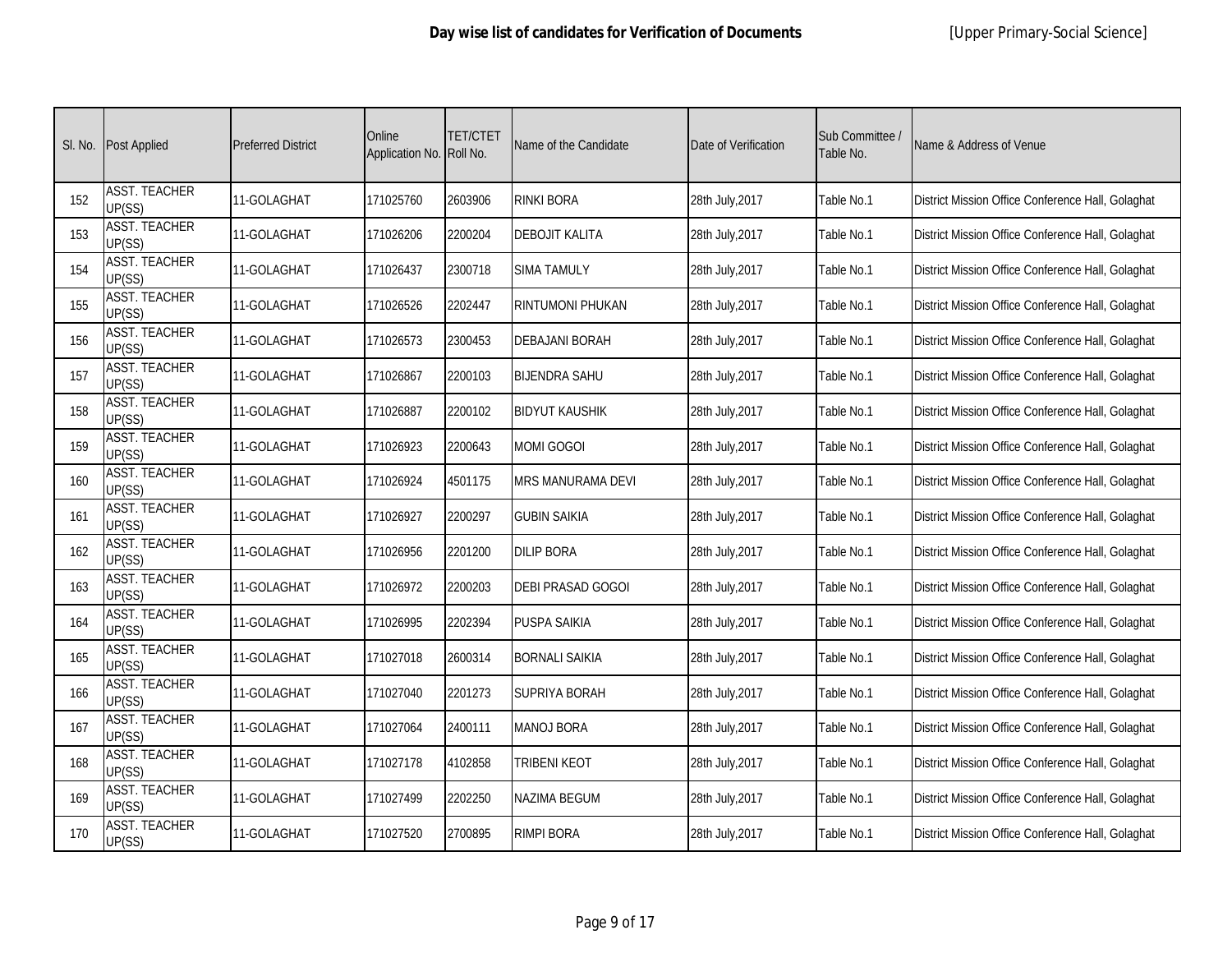|     | SI. No. Post Applied           | <b>Preferred District</b> | Online<br>Application No. Roll No. | <b>TET/CTET</b> | Name of the Candidate                 | Date of Verification | Sub Committee /<br>Table No. | Name & Address of Venue                           |
|-----|--------------------------------|---------------------------|------------------------------------|-----------------|---------------------------------------|----------------------|------------------------------|---------------------------------------------------|
| 171 | <b>ASST. TEACHER</b><br>UP(SS) | 11-GOLAGHAT               | 171027533                          | 2201916         | <b>MD MRIDUL HUSSAIN</b>              | 28th July, 2017      | Table No.1                   | District Mission Office Conference Hall, Golaghat |
| 172 | <b>ASST. TEACHER</b><br>UP(SS) | 11-GOLAGHAT               | 171027544                          | 2600434         | <b>DIPSHIKHA GOGOI</b>                | 28th July, 2017      | Table No.1                   | District Mission Office Conference Hall, Golaghat |
| 173 | <b>ASST. TEACHER</b><br>UP(SS) | 11-GOLAGHAT               | 171027628                          | 2201286         | SWAPNALI BORDOLOI                     | 28th July, 2017      | Table No.1                   | District Mission Office Conference Hall, Golaghat |
| 174 | <b>ASST. TEACHER</b><br>UP(SS) | 11-GOLAGHAT               | 171027837                          | 4500906         | <b>MISS MUNMI GOGOI</b>               | 28th July, 2017      | Table No.1                   | District Mission Office Conference Hall, Golaghat |
| 175 | <b>ASST. TEACHER</b><br>UP(SS) | 11-GOLAGHAT               | 171027988                          | 2800527         | <b>SANGITA DEVI</b>                   | 28th July, 2017      | Table No.1                   | District Mission Office Conference Hall, Golaghat |
| 176 | <b>ASST. TEACHER</b><br>UP(SS) | 11-GOLAGHAT               | 171027992                          | 2202886         | MRS AJANTA SAIKIA<br><b>BORTHAKUR</b> | 28th July, 2017      | Table No.1                   | District Mission Office Conference Hall, Golaghat |
| 177 | <b>ASST. TEACHER</b><br>UP(SS) | 11-GOLAGHAT               | 171028012                          | 2700056         | <b>BISWAJIT BORA</b>                  | 28th July, 2017      | Table No.1                   | District Mission Office Conference Hall, Golaghat |
| 178 | <b>ASST. TEACHER</b><br>UP(SS) | 11-GOLAGHAT               | 171028058                          | 2200543         | <b>BANASREE DEVI</b>                  | 28th July, 2017      | Table No.1                   | District Mission Office Conference Hall, Golaghat |
| 179 | <b>ASST. TEACHER</b><br>UP(SS) | 11-GOLAGHAT               | 171028161                          | 2600462         | <b>GAUTAM LAHON</b>                   | 28th July, 2017      | Table No.1                   | District Mission Office Conference Hall, Golaghat |
| 180 | <b>ASST. TEACHER</b><br>UP(SS) | 11-GOLAGHAT               | 171028238                          | 2700890         | RASHNA RAJKHOWA CHUTIA                | 28th July, 2017      | Table No.1                   | District Mission Office Conference Hall, Golaghat |
| 181 | <b>ASST. TEACHER</b><br>UP(SS) | 11-GOLAGHAT               | 171028347                          | 2200759         | <b>TUTUMONI SAIKIA</b>                | 28th July, 2017      | Table No.1                   | District Mission Office Conference Hall, Golaghat |
| 182 | <b>ASST. TEACHER</b><br>UP(SS) | 11-GOLAGHAT               | 171028460                          | 2801048         | MISS LABANYA NATH                     | 28th July, 2017      | Table No.1                   | District Mission Office Conference Hall, Golaghat |
| 183 | <b>ASST. TEACHER</b><br>UP(SS) | 11-GOLAGHAT               | 171028716                          | 2400060         | <b>DIPANNITA SAIKIA</b>               | 28th July, 2017      | Table No.1                   | District Mission Office Conference Hall, Golaghat |
| 184 | <b>ASST. TEACHER</b><br>UP(SS) | 11-GOLAGHAT               | 171028823                          | 2200094         | <b>BHASKAR THAPA</b>                  | 28th July, 2017      | Table No.1                   | District Mission Office Conference Hall, Golaghat |
| 185 | <b>ASST. TEACHER</b><br>UP(SS) | 11-GOLAGHAT               | 171028960                          | 2800547         | <b>SACHI BORAH</b>                    | 28th July, 2017      | Table No.1                   | District Mission Office Conference Hall, Golaghat |
| 186 | <b>ASST. TEACHER</b><br>UP(SS) | 11-GOLAGHAT               | 171028976                          | 2300548         | JYOTIREKHA KHOUND                     | 28th July, 2017      | Table No.1                   | District Mission Office Conference Hall, Golaghat |
| 187 | <b>ASST. TEACHER</b><br>UP(SS) | 11-GOLAGHAT               | 171028982                          | 2200544         | <b>MRS BOBITA BORA</b>                | 28th July, 2017      | Table No.1                   | District Mission Office Conference Hall, Golaghat |
| 188 | <b>ASST. TEACHER</b><br>UP(SS) | 11-GOLAGHAT               | 171029015                          | 2200590         | NAVANITA GOGOI                        | 28th July, 2017      | Table No.1                   | District Mission Office Conference Hall, Golaghat |
| 189 | <b>ASST. TEACHER</b><br>UP(SS) | 11-GOLAGHAT               | 171029042                          | 2200399         | JYOTIMALA NATH                        | 28th July, 2017      | Table No.1                   | District Mission Office Conference Hall, Golaghat |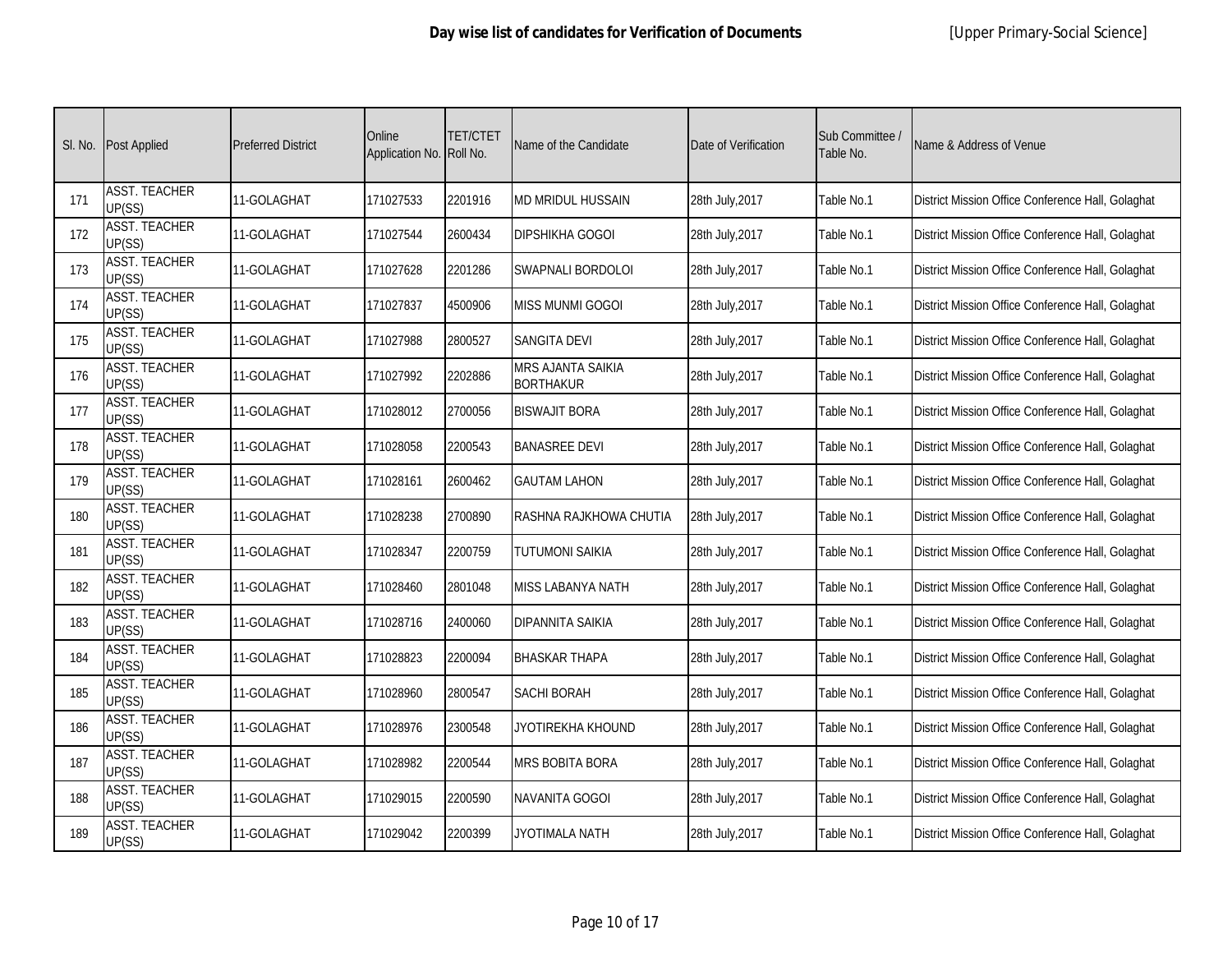| SI. No. | <b>Post Applied</b>            | <b>Preferred District</b> | Online<br>Application No. Roll No. | <b>TET/CTET</b> | Name of the Candidate       | Date of Verification | Sub Committee /<br>Table No. | Name & Address of Venue                           |
|---------|--------------------------------|---------------------------|------------------------------------|-----------------|-----------------------------|----------------------|------------------------------|---------------------------------------------------|
| 190     | <b>ASST. TEACHER</b><br>UP(SS) | 11-GOLAGHAT               | 171029060                          | 2201709         | <b>GAYATREE GOGOI</b>       | 28th July, 2017      | Table No.1                   | District Mission Office Conference Hall, Golaghat |
| 191     | <b>ASST. TEACHER</b><br>UP(SS) | 11-GOLAGHAT               | 171029152                          | 1803013         | BINITA DUTTA BHUYAN         | 28th July, 2017      | Table No.1                   | District Mission Office Conference Hall, Golaghat |
| 192     | <b>ASST. TEACHER</b><br>UP(SS) | 11-GOLAGHAT               | 171029212                          | 2200710         | DEVAJANI SAIKIA NATH        | 28th July, 2017      | Table No.1                   | District Mission Office Conference Hall, Golaghat |
| 193     | <b>ASST. TEACHER</b><br>UP(SS) | 11-GOLAGHAT               | 171029217                          | 2300530         | MD ABDUL MANNAN HUSSAIN     | 28th July, 2017      | Table No.1                   | District Mission Office Conference Hall, Golaghat |
| 194     | <b>ASST. TEACHER</b><br>UP(SS) | 11-GOLAGHAT               | 171029250                          | 2201374         | <b>MRS JAMUNA BORAH</b>     | 28th July, 2017      | Table No.1                   | District Mission Office Conference Hall, Golaghat |
| 195     | <b>ASST. TEACHER</b><br>UP(SS) | 11-GOLAGHAT               | 171029511                          | 2700110         | DULU MONI GOGOI SHYAM       | 28th July, 2017      | Table No.1                   | District Mission Office Conference Hall, Golaghat |
| 196     | <b>ASST. TEACHER</b><br>UP(SS) | 11-GOLAGHAT               | 171029590                          | 2400123         | JURI HANDIQUE               | 28th July, 2017      | Table No.1                   | District Mission Office Conference Hall, Golaghat |
| 197     | <b>ASST. TEACHER</b><br>UP(SS) | 11-GOLAGHAT               | 171029650                          | 2201373         | <b>MOWSUMI BHARALI</b>      | 28th July, 2017      | Table No.1                   | District Mission Office Conference Hall, Golaghat |
| 198     | <b>ASST. TEACHER</b><br>UP(SS) | 11-GOLAGHAT               | 171029812                          | 4503242         | PALLABI GOGOI               | 28th July, 2017      | Table No.1                   | District Mission Office Conference Hall, Golaghat |
| 199     | <b>ASST. TEACHER</b><br>UP(SS) | 11-GOLAGHAT               | 171029816                          | 2300474         | <b>GAUTOM SARMA PATHAK</b>  | 28th July, 2017      | Table No.1                   | District Mission Office Conference Hall, Golaghat |
| 200     | <b>ASST. TEACHER</b><br>UP(SS) | 11-GOLAGHAT               | 171029853                          | 3008523         | <b>MRINAL KUMAR DUARAH</b>  | 28th July, 2017      | Table No.1                   | District Mission Office Conference Hall, Golaghat |
| 201     | <b>ASST. TEACHER</b><br>UP(SS) | 11-GOLAGHAT               | 171029875                          | 2300603         | MRINAL KAKOTY               | 28th July, 2017      | Table No.1                   | District Mission Office Conference Hall, Golaghat |
| 202     | <b>ASST. TEACHER</b><br>UP(SS) | 11-GOLAGHAT               | 171030082                          | 2201010         | RANJU DAS NATH              | 28th July, 2017      | Table No.1                   | District Mission Office Conference Hall, Golaghat |
| 203     | <b>ASST. TEACHER</b><br>UP(SS) | 11-GOLAGHAT               | 171030307                          | 2200915         | PRAJNAN THAKUR              | 28th July, 2017      | Table No.1                   | District Mission Office Conference Hall, Golaghat |
| 204     | <b>ASST. TEACHER</b><br>UP(SS) | 11-GOLAGHAT               | 171030483                          | 2700751         | <b>MONALISHA BURAGOHAIN</b> | 28th July, 2017      | Table No.1                   | District Mission Office Conference Hall, Golaghat |
| 205     | <b>ASST. TEACHER</b><br>UP(SS) | 11-GOLAGHAT               | 171030826                          | 2604760         | SOMIR RANJAN HAZARIKA       | 28th July, 2017      | Table No.1                   | District Mission Office Conference Hall, Golaghat |
| 206     | <b>ASST. TEACHER</b><br>UP(SS) | 11-GOLAGHAT               | 171031212                          | 2200678         | MOUSUMI BHATTACHARJYA       | 28th July, 2017      | Table No.2                   | District Mission Office Conference Hall, Golaghat |
| 207     | <b>ASST. TEACHER</b><br>UP(SS) | 11-GOLAGHAT               | 171031235                          | 1202119         | SWAPNA MAZUMDAR             | 28th July, 2017      | Table No.2                   | District Mission Office Conference Hall, Golaghat |
| 208     | <b>ASST. TEACHER</b><br>UP(SS) | 11-GOLAGHAT               | 171031429                          | 2200796         | NAYAN JYOTI BORA            | 28th July, 2017      | Table No.2                   | District Mission Office Conference Hall, Golaghat |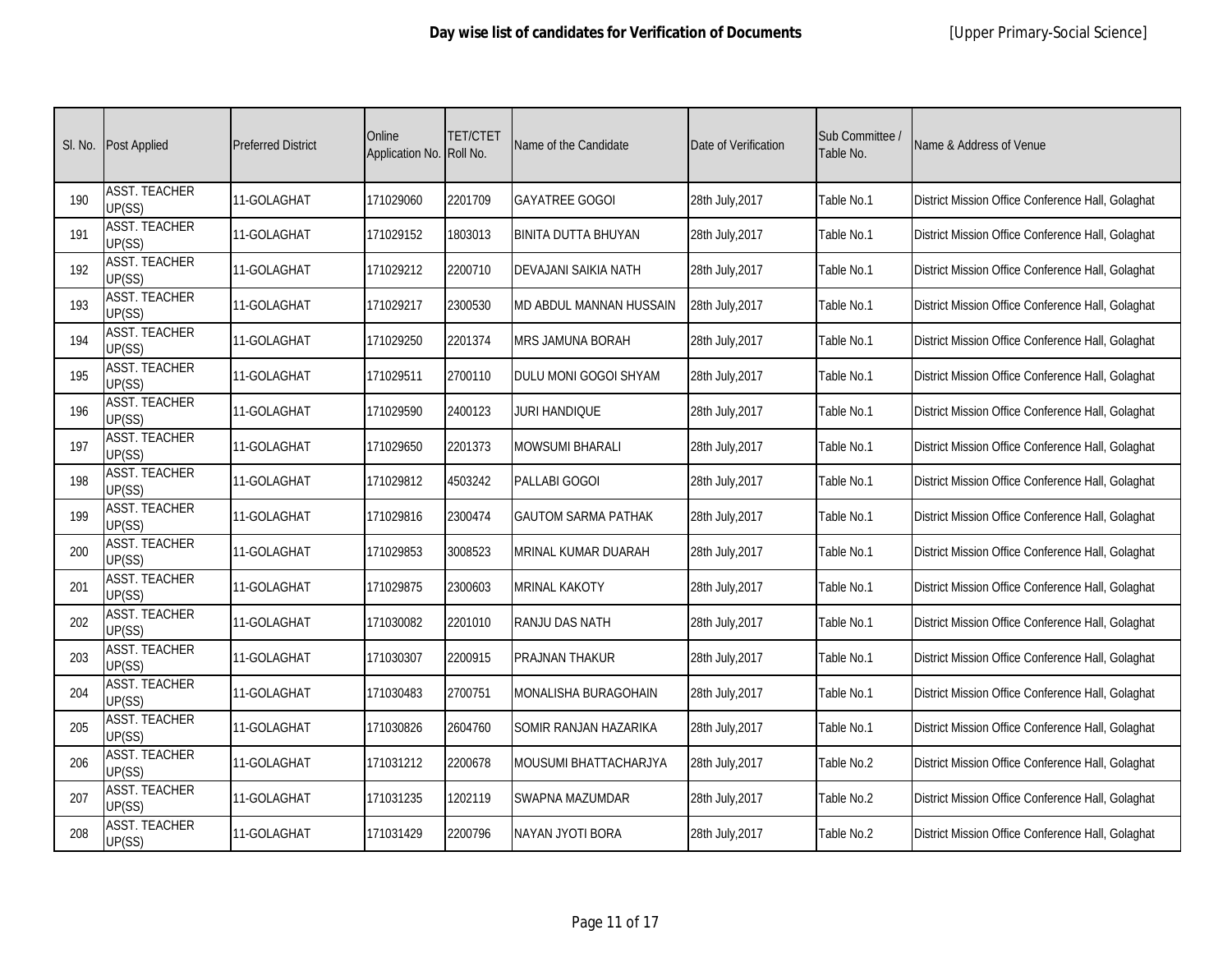| SI. No. | <b>Post Applied</b>            | <b>Preferred District</b> | Online<br>Application No. Roll No. | <b>TET/CTET</b> | Name of the Candidate                   | Date of Verification | Sub Committee /<br>Table No. | Name & Address of Venue                           |
|---------|--------------------------------|---------------------------|------------------------------------|-----------------|-----------------------------------------|----------------------|------------------------------|---------------------------------------------------|
| 209     | <b>ASST. TEACHER</b><br>UP(SS) | 11-GOLAGHAT               | 171031530                          | 2700190         | <b>MALLIKA CHANGMAI</b>                 | 28th July, 2017      | Table No.2                   | District Mission Office Conference Hall, Golaghat |
| 210     | <b>ASST. TEACHER</b><br>UP(SS) | 11-GOLAGHAT               | 171031572                          | 2700163         | KOUSHTOBH SAIKIA                        | 28th July, 2017      | Table No.2                   | District Mission Office Conference Hall, Golaghat |
| 211     | <b>ASST. TEACHER</b><br>UP(SS) | 11-GOLAGHAT               | 171031602                          | 2700045         | <b>BHASKAR BORAH</b>                    | 28th July, 2017      | Table No.2                   | District Mission Office Conference Hall, Golaghat |
| 212     | <b>ASST. TEACHER</b><br>UP(SS) | 11-GOLAGHAT               | 171031777                          | 4502603         | CHANDRALEKHA BURAGOHAIN 28th July, 2017 |                      | Table No.2                   | District Mission Office Conference Hall, Golaghat |
| 213     | <b>ASST. TEACHER</b><br>UP(SS) | 11-GOLAGHAT               | 171031781                          | 2600868         | MINKUMONI BURAGOHAIN                    | 28th July, 2017      | Table No.2                   | District Mission Office Conference Hall, Golaghat |
| 214     | <b>ASST. TEACHER</b><br>UP(SS) | 11-GOLAGHAT               | 171031935                          | 4104886         | RAJIB KR. GOSWAMI                       | 28th July, 2017      | Table No.2                   | District Mission Office Conference Hall, Golaghat |
| 215     | <b>ASST. TEACHER</b><br>UP(SS) | 11-GOLAGHAT               | 171031947                          | 2201724         | <b>GITASREE DEVI</b>                    | 28th July, 2017      | Table No.2                   | District Mission Office Conference Hall, Golaghat |
| 216     | <b>ASST. TEACHER</b><br>UP(SS) | 11-GOLAGHAT               | 171032025                          | 2400537         | PRODIP SAIKIA                           | 28th July, 2017      | Table No.2                   | District Mission Office Conference Hall, Golaghat |
| 217     | <b>ASST. TEACHER</b><br>UP(SS) | 11-GOLAGHAT               | 171032070                          | 2200137         | <b>BISWAJIT BORA THENGAL</b>            | 28th July, 2017      | Table No.2                   | District Mission Office Conference Hall, Golaghat |
| 218     | <b>ASST. TEACHER</b><br>UP(SS) | 11-GOLAGHAT               | 171032154                          | 2202407         | RAJIB CHUTIA                            | 28th July, 2017      | Table No.2                   | District Mission Office Conference Hall, Golaghat |
| 219     | <b>ASST. TEACHER</b><br>UP(SS) | 11-GOLAGHAT               | 171032243                          | 2200150         | <b>BOLENDRA BHERUAH</b>                 | 28th July, 2017      | Table No.2                   | District Mission Office Conference Hall, Golaghat |
| 220     | <b>ASST. TEACHER</b><br>UP(SS) | 11-GOLAGHAT               | 171032319                          | 2201652         | DHRUBAJYOTI DUTTA                       | 28th July, 2017      | Table No.2                   | District Mission Office Conference Hall, Golaghat |
| 221     | <b>ASST. TEACHER</b><br>UP(SS) | 11-GOLAGHAT               | 171032320                          | 2700789         | <b>NILAKHI BORAH</b>                    | 28th July, 2017      | Table No.2                   | District Mission Office Conference Hall, Golaghat |
| 222     | <b>ASST. TEACHER</b><br>UP(SS) | 11-GOLAGHAT               | 171032497                          | 2400613         | PRATAP BORAH                            | 28th July, 2017      | Table No.2                   | District Mission Office Conference Hall, Golaghat |
| 223     | <b>ASST. TEACHER</b><br>UP(SS) | 11-GOLAGHAT               | 171032528                          | 2201038         | <b>RINKU MONI SAIKIA</b>                | 28th July, 2017      | Table No.2                   | District Mission Office Conference Hall, Golaghat |
| 224     | <b>ASST. TEACHER</b><br>UP(SS) | 11-GOLAGHAT               | 171032540                          | 5300015         | ARUPJYOTI CHIORING                      | 28th July, 2017      | Table No.2                   | District Mission Office Conference Hall, Golaghat |
| 225     | <b>ASST. TEACHER</b><br>UP(SS) | 11-GOLAGHAT               | 171032599                          | 2700181         | <b>MADHAB HANDIQUE</b>                  | 28th July, 2017      | Table No.2                   | District Mission Office Conference Hall, Golaghat |
| 226     | <b>ASST. TEACHER</b><br>UP(SS) | 11-GOLAGHAT               | 171032623                          | 2300051         | <b>BORNALI HAZARIKA</b>                 | 28th July, 2017      | Table No.2                   | District Mission Office Conference Hall, Golaghat |
| 227     | <b>ASST. TEACHER</b><br>UP(SS) | 11-GOLAGHAT               | 171032704                          | 2201849         | KUNTALA BORA GOGOI                      | 28th July, 2017      | Table No.2                   | District Mission Office Conference Hall, Golaghat |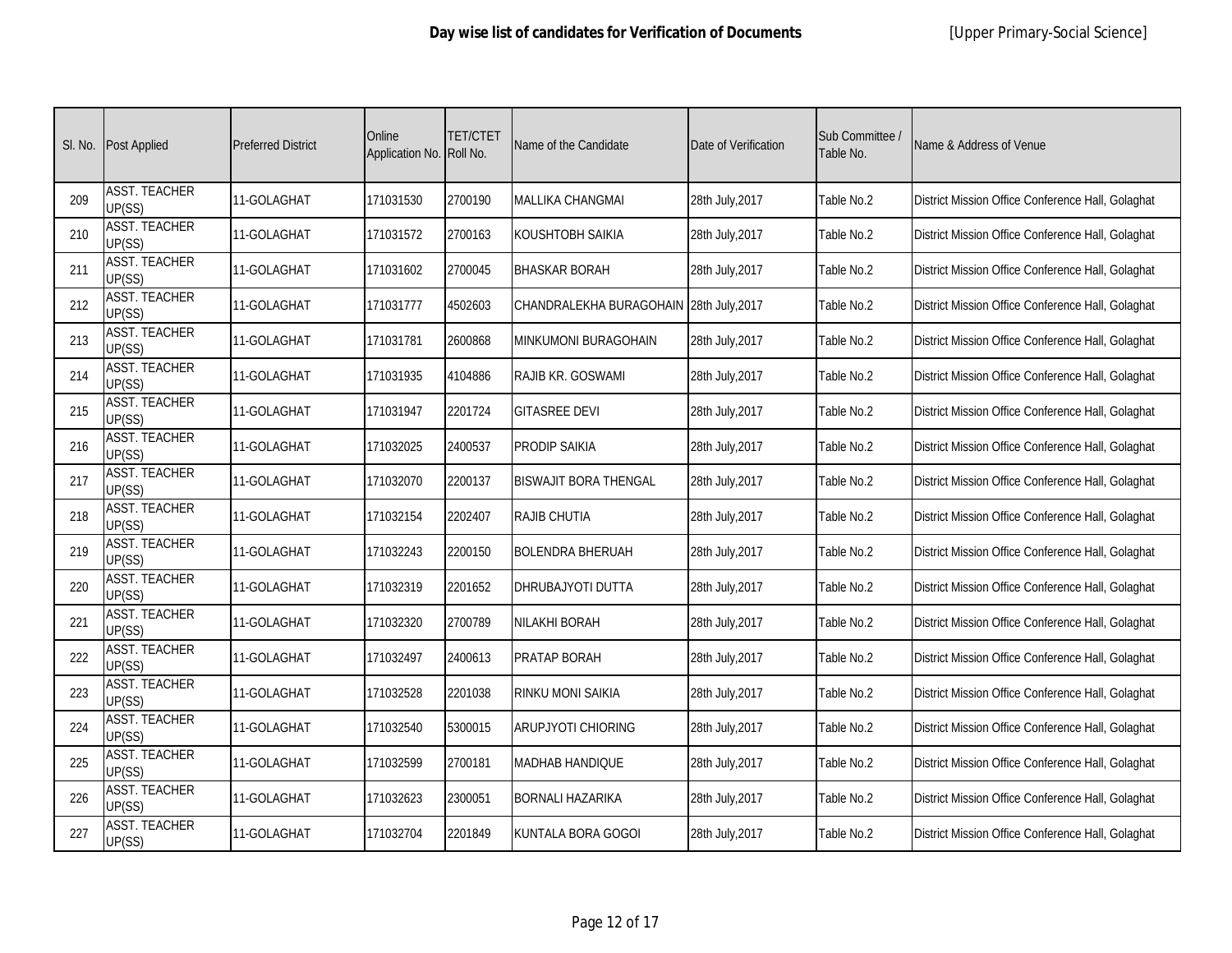|     | SI. No. Post Applied           | <b>Preferred District</b> | Online<br>Application No. Roll No. | <b>TET/CTET</b> | Name of the Candidate                   | Date of Verification | Sub Committee /<br>Table No. | Name & Address of Venue                           |
|-----|--------------------------------|---------------------------|------------------------------------|-----------------|-----------------------------------------|----------------------|------------------------------|---------------------------------------------------|
| 228 | <b>ASST. TEACHER</b><br>UP(SS) | 11-GOLAGHAT               | 171032822                          | 2201272         | <b>SUPREETY PHUKON</b>                  | 28th July, 2017      | Table No.2                   | District Mission Office Conference Hall, Golaghat |
| 229 | <b>ASST. TEACHER</b><br>UP(SS) | 11-GOLAGHAT               | 171032875                          | 2200851         | PALLABI DUTTA                           | 28th July, 2017      | Table No.2                   | District Mission Office Conference Hall, Golaghat |
| 230 | <b>ASST. TEACHER</b><br>UP(SS) | 11-GOLAGHAT               | 171033195                          | 2201826         | <b>KAKOLI HAZARIKA</b>                  | 28th July, 2017      | Table No.2                   | District Mission Office Conference Hall, Golaghat |
| 231 | <b>ASST. TEACHER</b><br>UP(SS) | 11-GOLAGHAT               | 171033499                          | 2201080         | <b>RUMI BORAH</b>                       | 28th July, 2017      | Table No.2                   | District Mission Office Conference Hall, Golaghat |
| 232 | <b>ASST. TEACHER</b><br>UP(SS) | 11-GOLAGHAT               | 171033503                          | 2602091         | USHA RANI PACHANI BORUAH                | 28th July, 2017      | Table No.2                   | District Mission Office Conference Hall, Golaghat |
| 233 | <b>ASST. TEACHER</b><br>UP(SS) | 11-GOLAGHAT               | 171033574                          | 1801766         | REKHA DEVI BORUAH                       | 28th July, 2017      | Table No.2                   | District Mission Office Conference Hall, Golaghat |
| 234 | <b>ASST. TEACHER</b><br>UP(SS) | 11-GOLAGHAT               | 171033603                          | 2601007         | <b>MITALI BORAH</b>                     | 28th July, 2017      | Table No.2                   | District Mission Office Conference Hall, Golaghat |
| 235 | <b>ASST. TEACHER</b><br>UP(SS) | 11-GOLAGHAT               | 171033802                          | 2400242         | <b>RUMI CHUTIA</b>                      | 28th July, 2017      | Table No.2                   | District Mission Office Conference Hall, Golaghat |
| 236 | <b>ASST. TEACHER</b><br>UP(SS) | 11-GOLAGHAT               | 171033856                          | 2602047         | TAPAN GOGOI                             | 28th July, 2017      | Table No.2                   | District Mission Office Conference Hall, Golaghat |
| 237 | <b>ASST. TEACHER</b><br>UP(SS) | 11-GOLAGHAT               | 171034093                          | 3008964         | PALLABI TAMULY                          | 28th July, 2017      | Table No.2                   | District Mission Office Conference Hall, Golaghat |
| 238 | <b>ASST. TEACHER</b><br>UP(SS) | 11-GOLAGHAT               | 171034538                          | 2600318         | <b>BORNALISHA BORA</b>                  | 28th July, 2017      | Table No.2                   | District Mission Office Conference Hall, Golaghat |
| 239 | <b>ASST. TEACHER</b><br>UP(SS) | 11-GOLAGHAT               | 171034575                          | 3001859         | MADHURJYA PRASAD DUTTA<br><b>BORUAH</b> | 28th July, 2017      | Table No.2                   | District Mission Office Conference Hall, Golaghat |
| 240 | <b>ASST. TEACHER</b><br>UP(SS) | 11-GOLAGHAT               | 171034743                          | 4501440         | PARISMITA BHARALI                       | 28th July, 2017      | Table No.2                   | District Mission Office Conference Hall, Golaghat |
| 241 | <b>ASST. TEACHER</b><br>UP(SS) | 11-GOLAGHAT               | 171034763                          | 2201317         | UTTAM BORA                              | 28th July, 2017      | Table No.2                   | District Mission Office Conference Hall, Golaghat |
| 242 | <b>ASST. TEACHER</b><br>UP(SS) | 11-GOLAGHAT               | 171034902                          | 3001746         | <b>KRISHNA BORUAH</b>                   | 28th July, 2017      | Table No.2                   | District Mission Office Conference Hall, Golaghat |
| 243 | <b>ASST. TEACHER</b><br>UP(SS) | 11-GOLAGHAT               | 171034977                          | 230064          | NIRUPAMA DEKA                           | 28th July, 2017      | Table No.2                   | District Mission Office Conference Hall, Golaghat |
| 244 | <b>ASST. TEACHER</b><br>UP(SS) | 11-GOLAGHAT               | 171035316                          | 2300647         | <b>NIRMAL DAS</b>                       | 28th July, 2017      | Table No.2                   | District Mission Office Conference Hall, Golaghat |
| 245 | <b>ASST. TEACHER</b><br>UP(SS) | 11-GOLAGHAT               | 171035348                          | 2200367         | jiten Rai                               | 28th July, 2017      | Table No.2                   | District Mission Office Conference Hall, Golaghat |
| 246 | <b>ASST. TEACHER</b><br>UP(SS) | 11-GOLAGHAT               | 171035525                          | 570116553       | <b>RUMA TALUKDAR</b>                    | 28th July, 2017      | Table No.2                   | District Mission Office Conference Hall, Golaghat |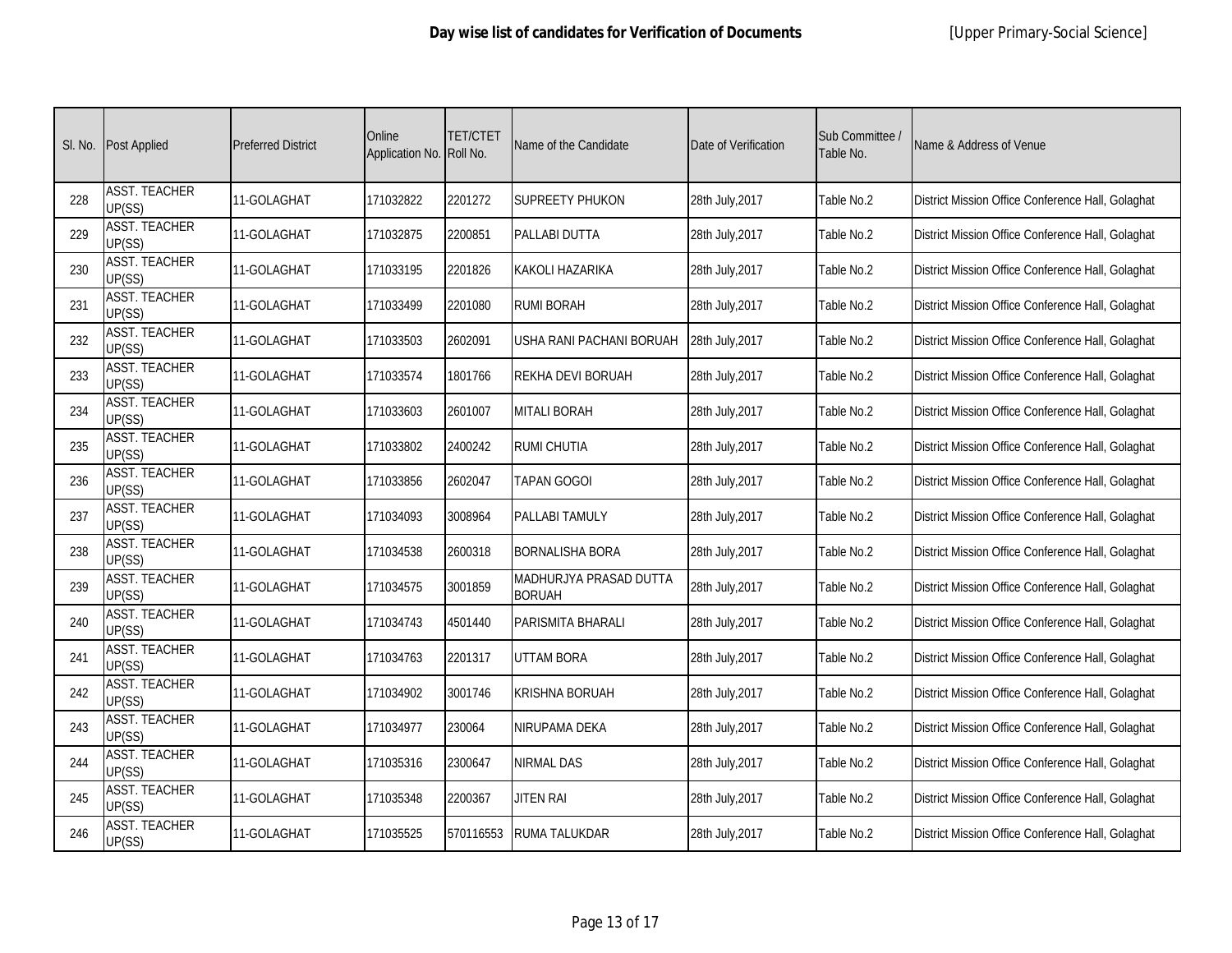| SI. No. | <b>Post Applied</b>            | <b>Preferred District</b> | Online<br>Application No. Roll No. | <b>TET/CTET</b> | Name of the Candidate       | Date of Verification | Sub Committee /<br>Table No. | Name & Address of Venue                           |
|---------|--------------------------------|---------------------------|------------------------------------|-----------------|-----------------------------|----------------------|------------------------------|---------------------------------------------------|
| 247     | <b>ASST. TEACHER</b><br>UP(SS) | 11-GOLAGHAT               | 171035620                          | 3005278         | RAJIV KUMAR ACHARJYA        | 28th July, 2017      | Table No.2                   | District Mission Office Conference Hall, Golaghat |
| 248     | <b>ASST. TEACHER</b><br>UP(SS) | 11-GOLAGHAT               | 171035627                          | 2202396         | PUTUL CHANDRA BORAH         | 28th July, 2017      | Table No.2                   | District Mission Office Conference Hall, Golaghat |
| 249     | <b>ASST. TEACHER</b><br>UP(SS) | 11-GOLAGHAT               | 171035845                          | 2700154         | JYOTSHNA BORA               | 28th July, 2017      | Table No.2                   | District Mission Office Conference Hall, Golaghat |
| 250     | <b>ASST. TEACHER</b><br>UP(SS) | 11-GOLAGHAT               | 171035924                          | 2603119         | <b>MINAKSHI SAIKIA BORA</b> | 28th July, 2017      | Table No.2                   | District Mission Office Conference Hall, Golaghat |
| 251     | <b>ASST. TEACHER</b><br>UP(SS) | 11-GOLAGHAT               | 171035981                          | 3000755         | <b>DARSHANA BORAH</b>       | 28th July, 2017      | Table No.2                   | District Mission Office Conference Hall, Golaghat |
| 252     | <b>ASST. TEACHER</b><br>UP(SS) | 11-GOLAGHAT               | 171036005                          | 2202899         | NEELAM SINGHA BARUAH        | 28th July, 2017      | Table No.2                   | District Mission Office Conference Hall, Golaghat |
| 253     | <b>ASST. TEACHER</b><br>UP(SS) | 11-GOLAGHAT               | 171036016                          | 2400666         | <b>SURYA CHETRY</b>         | 28th July, 2017      | Table No.2                   | District Mission Office Conference Hall, Golaghat |
| 254     | <b>ASST. TEACHER</b><br>UP(SS) | 11-GOLAGHAT               | 171036072                          | 2400011         | ANURAG PRAJNAN BORAH        | 28th July, 2017      | Table No.2                   | District Mission Office Conference Hall, Golaghat |
| 255     | <b>ASST. TEACHER</b><br>UP(SS) | 11-GOLAGHAT               | 171036136                          | 2202843         | DIBYA JYOTI BORTHAKUR       | 28th July, 2017      | Table No.2                   | District Mission Office Conference Hall, Golaghat |
| 256     | <b>ASST. TEACHER</b><br>UP(SS) | 11-GOLAGHAT               | 171036314                          | 2602612         | <b>BORNALEE BORUAH</b>      | 28th July, 2017      | Table No.2                   | District Mission Office Conference Hall, Golaghat |
| 257     | <b>ASST. TEACHER</b><br>UP(SS) | 11-GOLAGHAT               | 171036333                          | 2202545         | SHIKHAMONI SAIKIA           | 28th July, 2017      | Table No.2                   | District Mission Office Conference Hall, Golaghat |
| 258     | <b>ASST. TEACHER</b><br>UP(SS) | 11-GOLAGHAT               | 171036339                          | 2700969         | RIKU BORUAH                 | 28th July, 2017      | Table No.2                   | District Mission Office Conference Hall, Golaghat |
| 259     | <b>ASST. TEACHER</b><br>UP(SS) | 11-GOLAGHAT               | 171036524                          | 2400124         | MISS MADHURIMA KOCH         | 28th July, 2017      | Table No.2                   | District Mission Office Conference Hall, Golaghat |
| 260     | <b>ASST. TEACHER</b><br>UP(SS) | 11-GOLAGHAT               | 171036604                          | 2602612         | BORNALEE BORUAH             | 28th July, 2017      | Table No.2                   | District Mission Office Conference Hall, Golaghat |
| 261     | <b>ASST. TEACHER</b><br>UP(SS) | 11-GOLAGHAT               | 171036676                          | 2200093         | <b>BHASKAR SAIKIA</b>       | 28th July, 2017      | Table No.2                   | District Mission Office Conference Hall, Golaghat |
| 262     | <b>ASST. TEACHER</b><br>UP(SS) | 11-GOLAGHAT               | 171036906                          | 2601755         | RUPAM JYOTI SAIKIA          | 28th July, 2017      | Table No.2                   | District Mission Office Conference Hall, Golaghat |
| 263     | <b>ASST. TEACHER</b><br>UP(SS) | 11-GOLAGHAT               | 171036988                          | 2200924         | PRANJAL PRATIM BARUAH       | 28th July, 2017      | Table No.2                   | District Mission Office Conference Hall, Golaghat |
| 264     | <b>ASST. TEACHER</b><br>UP(SS) | 11-GOLAGHAT               | 171037004                          | 2400286         | SWAPNA SAIKIA               | 28th July, 2017      | Table No.2                   | District Mission Office Conference Hall, Golaghat |
| 265     | <b>ASST. TEACHER</b><br>UP(SS) | 11-GOLAGHAT               | 171037055                          | 2202256         | <b>NIKHIL SAHU</b>          | 28th July, 2017      | Table No.2                   | District Mission Office Conference Hall, Golaghat |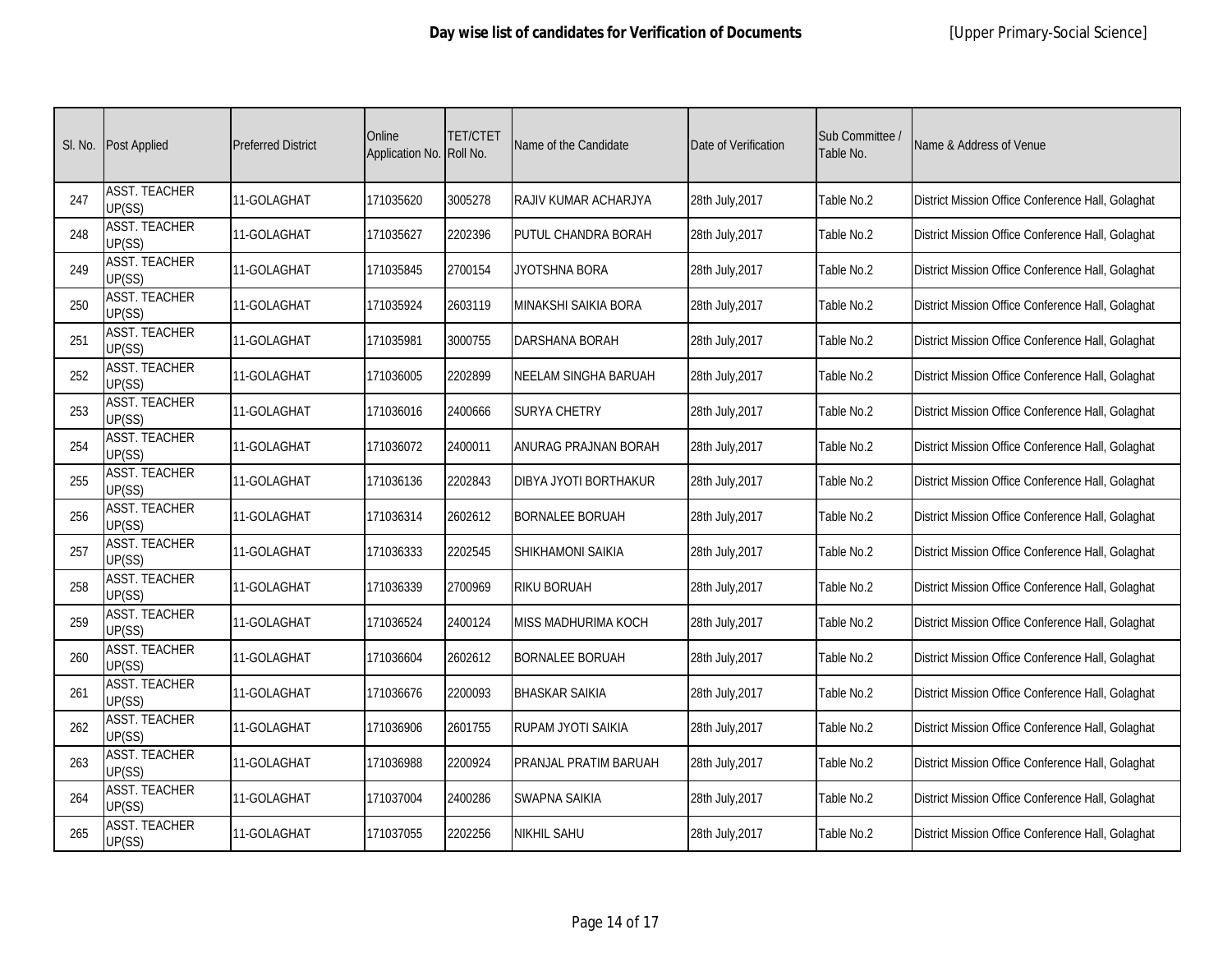| SI. No. | <b>Post Applied</b>            | <b>Preferred District</b> | Online<br>Application No. Roll No. | <b>TET/CTET</b> | Name of the Candidate   | Date of Verification | Sub Committee /<br>Table No. | Name & Address of Venue                           |
|---------|--------------------------------|---------------------------|------------------------------------|-----------------|-------------------------|----------------------|------------------------------|---------------------------------------------------|
| 266     | <b>ASST. TEACHER</b><br>UP(SS) | 11-GOLAGHAT               | 171037056                          | 2300633         | <b>MUKTI BORAH</b>      | 28th July, 2017      | Table No.2                   | District Mission Office Conference Hall, Golaghat |
| 267     | <b>ASST. TEACHER</b><br>UP(SS) | 11-GOLAGHAT               | 171037290                          | 2200861         | PANKAJ SAIKIA           | 28th July, 2017      | Table No.2                   | District Mission Office Conference Hall, Golaghat |
| 268     | <b>ASST. TEACHER</b><br>UP(SS) | 11-GOLAGHAT               | 171037308                          | 2200242         | <b>DIPAMONI BORA</b>    | 28th July, 2017      | Table No.2                   | District Mission Office Conference Hall, Golaghat |
| 269     | <b>ASST. TEACHER</b><br>UP(SS) | 11-GOLAGHAT               | 171037389                          | 2300499         | <b>JAYA SINGH</b>       | 28th July, 2017      | Table No.2                   | District Mission Office Conference Hall, Golaghat |
| 270     | <b>ASST. TEACHER</b><br>UP(SS) | 11-GOLAGHAT               | 171037551                          | 2201352         | <b>BHARATI GOHAIN</b>   | 28th July, 2017      | Table No.2                   | District Mission Office Conference Hall, Golaghat |
| 271     | <b>ASST. TEACHER</b><br>UP(SS) | 11-GOLAGHAT               | 171037557                          | 2400241         | <b>RULY GOGOI</b>       | 28th July, 2017      | Table No.2                   | District Mission Office Conference Hall, Golaghat |
| 272     | <b>ASST. TEACHER</b><br>UP(SS) | 11-GOLAGHAT               | 171037609                          | 2603414         | APARAJITA CHUTIA BARUAH | 28th July, 2017      | Table No.2                   | District Mission Office Conference Hall, Golaghat |
| 273     | <b>ASST. TEACHER</b><br>UP(SS) | 11-GOLAGHAT               | 171037842                          | 2700184         | MADHURJYA GOSWAMI       | 28th July, 2017      | Table No.2                   | District Mission Office Conference Hall, Golaghat |
| 274     | <b>ASST. TEACHER</b><br>UP(SS) | 11-GOLAGHAT               | 171037844                          | 270092          | TARITKANTI CHUTIA NEOG  | 28th July, 2017      | Table No.2                   | District Mission Office Conference Hall, Golaghat |
| 275     | <b>ASST. TEACHER</b><br>UP(SS) | 11-GOLAGHAT               | 171037892                          | 2201048         | RINKU PEGU              | 28th July, 2017      | Table No.2                   | District Mission Office Conference Hall, Golaghat |
| 276     | <b>ASST. TEACHER</b><br>UP(SS) | 11-GOLAGHAT               | 171038021                          | 2300333         | SHANYA REKHA NATH       | 28th July, 2017      | Table No.2                   | District Mission Office Conference Hall, Golaghat |
| 277     | <b>ASST. TEACHER</b><br>UP(SS) | 11-GOLAGHAT               | 171038105                          | 2604157         | BIDIT BORDOLOI          | 28th July, 2017      | Table No.2                   | District Mission Office Conference Hall, Golaghat |
| 278     | <b>ASST. TEACHER</b><br>UP(SS) | 11-GOLAGHAT               | 171038178                          | 2300106         | JONALI SAIKIA           | 28th July, 2017      | Table No.2                   | District Mission Office Conference Hall, Golaghat |
| 279     | <b>ASST. TEACHER</b><br>UP(SS) | 11-GOLAGHAT               | 171038455                          | 4500919         | PALLABI NATH            | 28th July, 2017      | Table No.2                   | District Mission Office Conference Hall, Golaghat |
| 280     | <b>ASST. TEACHER</b><br>UP(SS) | 11-GOLAGHAT               | 171038722                          | 2604239         | <b>PRANJAL SAIKIA</b>   | 28th July, 2017      | Table No.2                   | District Mission Office Conference Hall, Golaghat |
| 281     | <b>ASST. TEACHER</b><br>UP(SS) | 11-GOLAGHAT               | 171038842                          | 3002181         | <b>MINARBHA BAISHYA</b> | 28th July, 2017      | Table No.2                   | District Mission Office Conference Hall, Golaghat |
| 282     | <b>ASST. TEACHER</b><br>UP(SS) | 11-GOLAGHAT               | 171039764                          | 2202797         | <b>WAHID ALI</b>        | 28th July, 2017      | Table No.2                   | District Mission Office Conference Hall, Golaghat |
| 283     | <b>ASST. TEACHER</b><br>UP(SS) | 11-GOLAGHAT               | 171039947                          | 1804164         | LAKHIMI CHUTIA SONOWAL  | 28th July, 2017      | Table No.2                   | District Mission Office Conference Hall, Golaghat |
| 284     | <b>ASST. TEACHER</b><br>UP(SS) | 11-GOLAGHAT               | 171040329                          | 2201360         | JITUL KUMAR BORAH       | 28th July, 2017      | Table No.2                   | District Mission Office Conference Hall, Golaghat |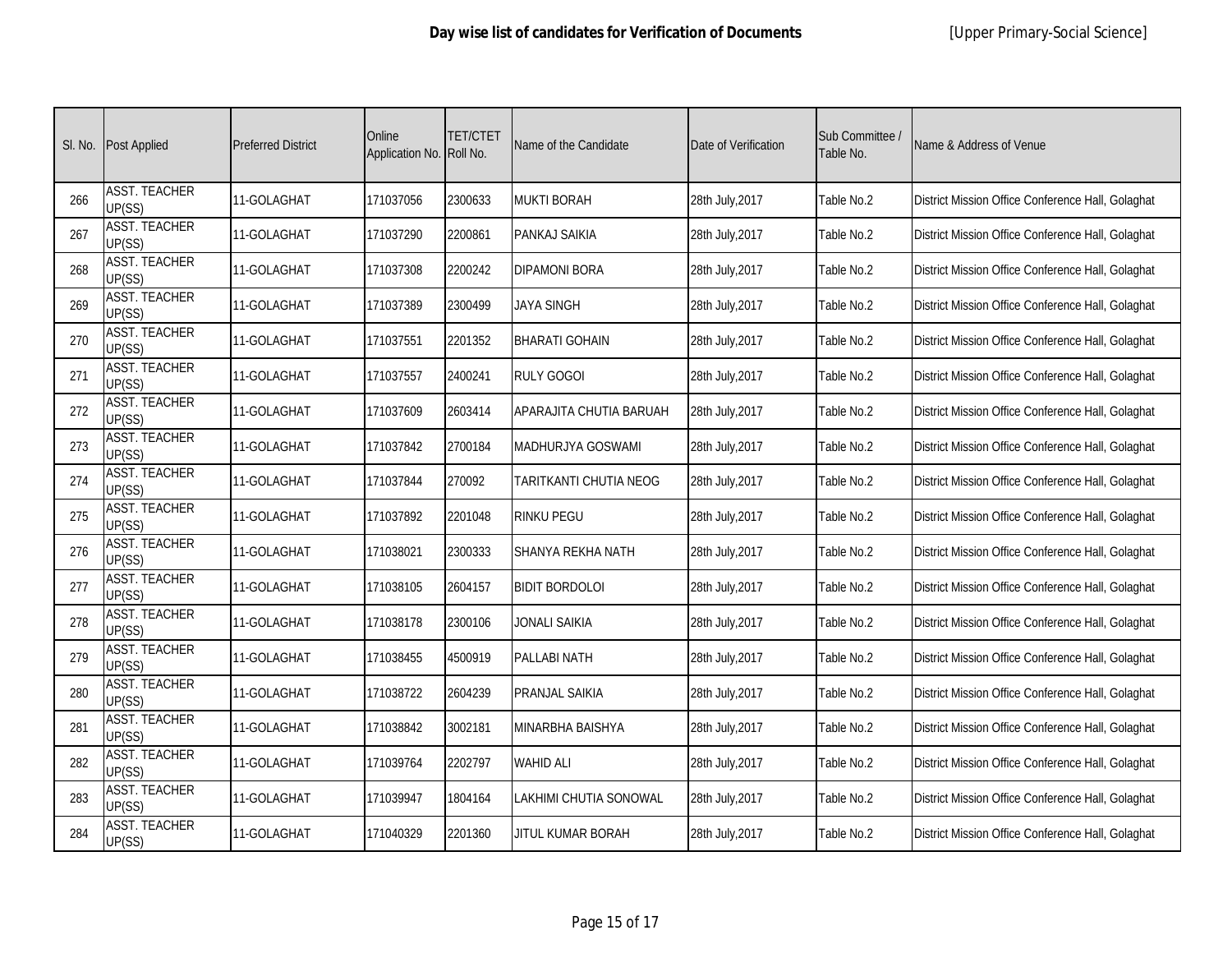| SI. No. | <b>Post Applied</b>            | <b>Preferred District</b> | Online<br>Application No. Roll No. | <b>TET/CTET</b> | Name of the Candidate    | Date of Verification | Sub Committee /<br>Table No. | Name & Address of Venue                           |
|---------|--------------------------------|---------------------------|------------------------------------|-----------------|--------------------------|----------------------|------------------------------|---------------------------------------------------|
| 285     | <b>ASST. TEACHER</b><br>UP(SS) | 11-GOLAGHAT               | 171040583                          | 2200483         | <b>MANASH BORA</b>       | 28th July, 2017      | Table No.2                   | District Mission Office Conference Hall, Golaghat |
| 286     | <b>ASST. TEACHER</b><br>UP(SS) | 11-GOLAGHAT               | 171040783                          | 2200088         | BHARATI GOGOI BORA       | 28th July, 2017      | Table No.2                   | District Mission Office Conference Hall, Golaghat |
| 287     | <b>ASST. TEACHER</b><br>UP(SS) | 11-GOLAGHAT               | 171040861                          | 2400078         | JAYANTA SARMA            | 28th July, 2017      | Table No.2                   | District Mission Office Conference Hall, Golaghat |
| 288     | <b>ASST. TEACHER</b><br>UP(SS) | 11-GOLAGHAT               | 171040869                          | 2200812         | NIKUMONI CHANGMAI        | 28th July, 2017      | Table No.2                   | District Mission Office Conference Hall, Golaghat |
| 289     | <b>ASST. TEACHER</b><br>UP(SS) | 11-GOLAGHAT               | 171040890                          |                 | 3525727785 BHUPESH KUMAR | 28th July, 2017      | Table No.2                   | District Mission Office Conference Hall, Golaghat |
| 290     | <b>ASST. TEACHER</b><br>UP(SS) | 11-GOLAGHAT               | 171041152                          | 3006942         | <b>DEBOJIT RAJKHOWA</b>  | 28th July, 2017      | Table No.2                   | District Mission Office Conference Hall, Golaghat |
| 291     | <b>ASST. TEACHER</b><br>UP(SS) | 11-GOLAGHAT               | 171041306                          | 2602094         | UTPAL JYOTI BHUYAN       | 28th July, 2017      | Table No.2                   | District Mission Office Conference Hall, Golaghat |
| 292     | <b>ASST. TEACHER</b><br>UP(SS) | 11-GOLAGHAT               | 171041363                          | 2200818         | <b>NILIMA SAIKIA</b>     | 28th July, 2017      | Table No.2                   | District Mission Office Conference Hall, Golaghat |
| 293     | <b>ASST. TEACHER</b><br>UP(SS) | 11-GOLAGHAT               | 171041712                          | 2300049         | <b>BONTI BORAH</b>       | 28th July, 2017      | Table No.2                   | District Mission Office Conference Hall, Golaghat |
| 294     | <b>ASST. TEACHER</b><br>UP(SS) | 11-GOLAGHAT               | 171041777                          | 2300375         | TORUN CHANDRA LOYING     | 28th July, 2017      | Table No.2                   | District Mission Office Conference Hall, Golaghat |
| 295     | <b>ASST. TEACHER</b><br>UP(SS) | 11-GOLAGHAT               | 171042076                          | 2202301         | <b>PAPORI SAIKIA</b>     | 28th July, 2017      | Table No.2                   | District Mission Office Conference Hall, Golaghat |
| 296     | <b>ASST. TEACHER</b><br>UP(SS) | 11-GOLAGHAT               | 171042287                          | 2600419         | <b>DIPAK TAMULI</b>      | 28th July, 2017      | Table No.2                   | District Mission Office Conference Hall, Golaghat |
| 297     | <b>ASST. TEACHER</b><br>UP(SS) | 11-GOLAGHAT               | 171042308                          | 2202735         | NAVAKAMAL SARMAH         | 28th July, 2017      | Table No.2                   | District Mission Office Conference Hall, Golaghat |
| 298     | <b>ASST. TEACHER</b><br>UP(SS) | 11-GOLAGHAT               | 171042865                          | 2202610         | ARUP GOGOI               | 28th July, 2017      | Table No.2                   | District Mission Office Conference Hall, Golaghat |
| 299     | <b>ASST. TEACHER</b><br>UP(SS) | 11-GOLAGHAT               | 171042937                          | 2201882         | MALLIKA BORUAH           | 28th July, 2017      | Table No.2                   | District Mission Office Conference Hall, Golaghat |
| 300     | <b>ASST. TEACHER</b><br>UP(SS) | 11-GOLAGHAT               | 171043194                          | 2400024         | <b>BIDYUT DAS</b>        | 28th July, 2017      | Table No.2                   | District Mission Office Conference Hall, Golaghat |
| 301     | <b>ASST. TEACHER</b><br>UP(SS) | 11-GOLAGHAT               | 171043260                          | 2700195         | <b>MANASHI GOGOI</b>     | 28th July, 2017      | Table No.2                   | District Mission Office Conference Hall, Golaghat |
| 302     | <b>ASST. TEACHER</b><br>UP(SS) | 11-GOLAGHAT               | 171043291                          | 2300666         | PLABITA BARHOI           | 28th July, 2017      | Table No.2                   | District Mission Office Conference Hall, Golaghat |
| 303     | <b>ASST. TEACHER</b><br>UP(SS) | 11-GOLAGHAT               | 171043372                          | 2600034         | <b>AKHIL GOSWAMI</b>     | 28th July, 2017      | Table No.2                   | District Mission Office Conference Hall, Golaghat |